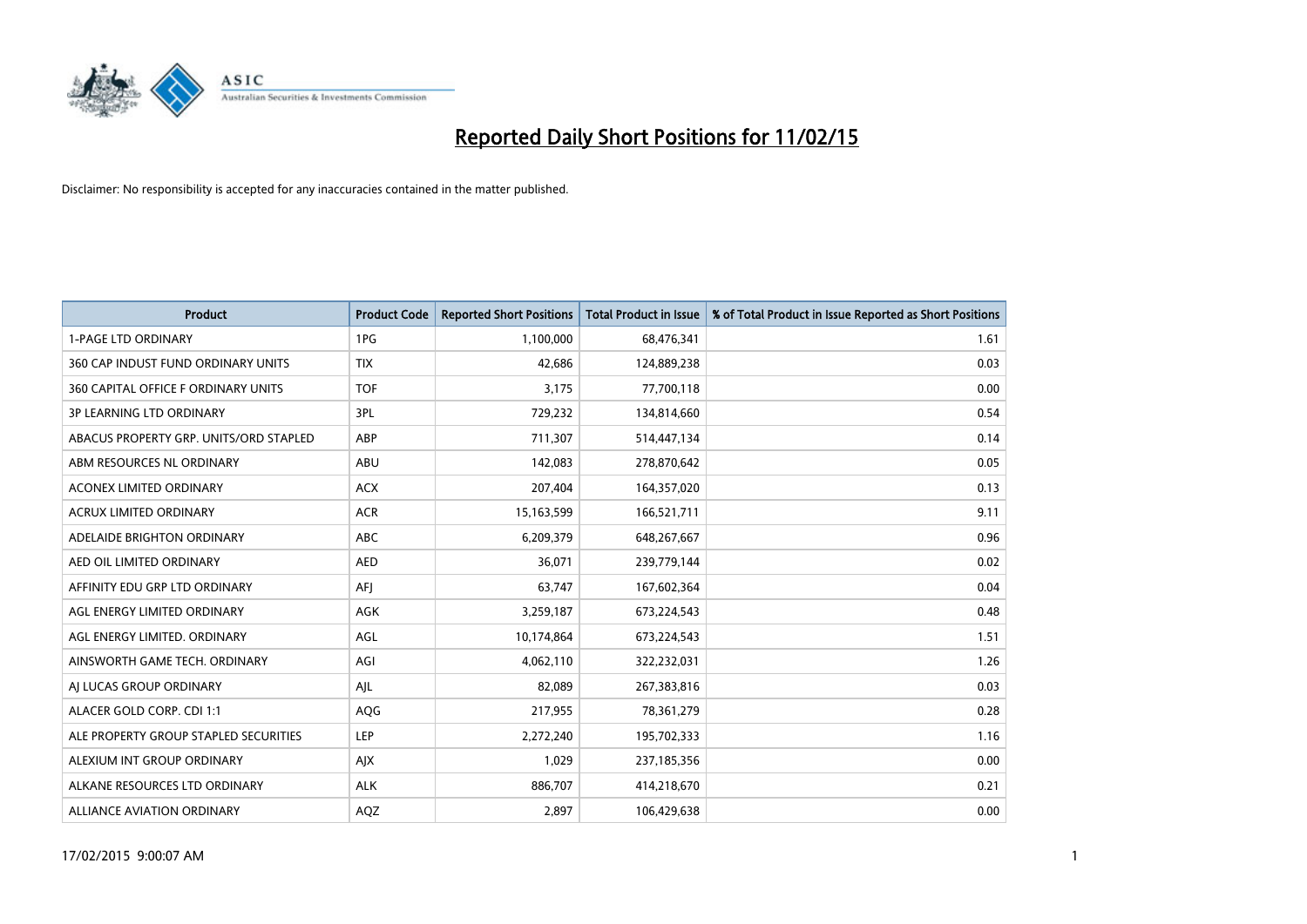

| <b>Product</b>                          | <b>Product Code</b> | <b>Reported Short Positions</b> | <b>Total Product in Issue</b> | % of Total Product in Issue Reported as Short Positions |
|-----------------------------------------|---------------------|---------------------------------|-------------------------------|---------------------------------------------------------|
| ALS LTD ORDINARY                        | <b>ALQ</b>          | 35,667,434                      | 407,246,306                   | 8.76                                                    |
| ALTIUM LIMITED ORDINARY                 | <b>ALU</b>          | 122,678                         | 129,272,762                   | 0.09                                                    |
| ALUMINA LIMITED ORDINARY                | <b>AWC</b>          | 14,868,979                      | 2,806,225,615                 | 0.53                                                    |
| AMALGAMATED HOLDINGS ORDINARY           | <b>AHD</b>          | 287                             | 157,917,136                   | 0.00                                                    |
| AMCOM TELECOMM, ORDINARY                | <b>AMM</b>          | 2,005,976                       | 266,399,148                   | 0.75                                                    |
| AMCOR LIMITED ORDINARY                  | <b>AMC</b>          | 7,846,681                       | 1,206,684,923                 | 0.65                                                    |
| AMP LIMITED ORDINARY                    | AMP                 | 11,998,610                      | 2,957,737,964                 | 0.41                                                    |
| ANSELL LIMITED ORDINARY                 | <b>ANN</b>          | 4,758,138                       | 153,139,924                   | 3.11                                                    |
| ANTARES ENERGY LTD ORDINARY             | <b>AZZ</b>          | 346,170                         | 241,580,932                   | 0.14                                                    |
| ANZ BANKING GRP LTD ORDINARY            | ANZ                 | 15,461,028                      | 2,765,980,222                 | 0.56                                                    |
| APA GROUP STAPLED SECURITIES            | APA                 | 13,862,413                      | 1,114,307,369                 | 1.24                                                    |
| APN NEWS & MEDIA ORDINARY               | <b>APN</b>          | 3,611,096                       | 1,029,041,356                 | 0.35                                                    |
| AQUARIUS PLATINUM. ORDINARY             | <b>AOP</b>          | 2,824,085                       | 1,502,695,183                 | 0.19                                                    |
| ARAFURA RESOURCE LTD ORDINARY           | ARU                 | 2,000                           | 441,270,644                   | 0.00                                                    |
| ARB CORPORATION ORDINARY                | <b>ARP</b>          | 677,742                         | 79,156,214                    | 0.86                                                    |
| ARDENT LEISURE GROUP STAPLED SECURITIES | AAD                 | 3,671,395                       | 438,666,245                   | 0.84                                                    |
| ARENA REIT. STAPLED                     | ARF                 | 139,717                         | 211,605,103                   | 0.07                                                    |
| ARISTOCRAT LEISURE ORDINARY             | <b>ALL</b>          | 639,652                         | 633,822,253                   | 0.10                                                    |
| ARRIUM LTD ORDINARY                     | ARI                 | 158,366,775                     | 2,937,293,755                 | 5.39                                                    |
| ASALEO CARE LIMITED ORDINARY            | AHY                 | 7,527,555                       | 603,469,434                   | 1.25                                                    |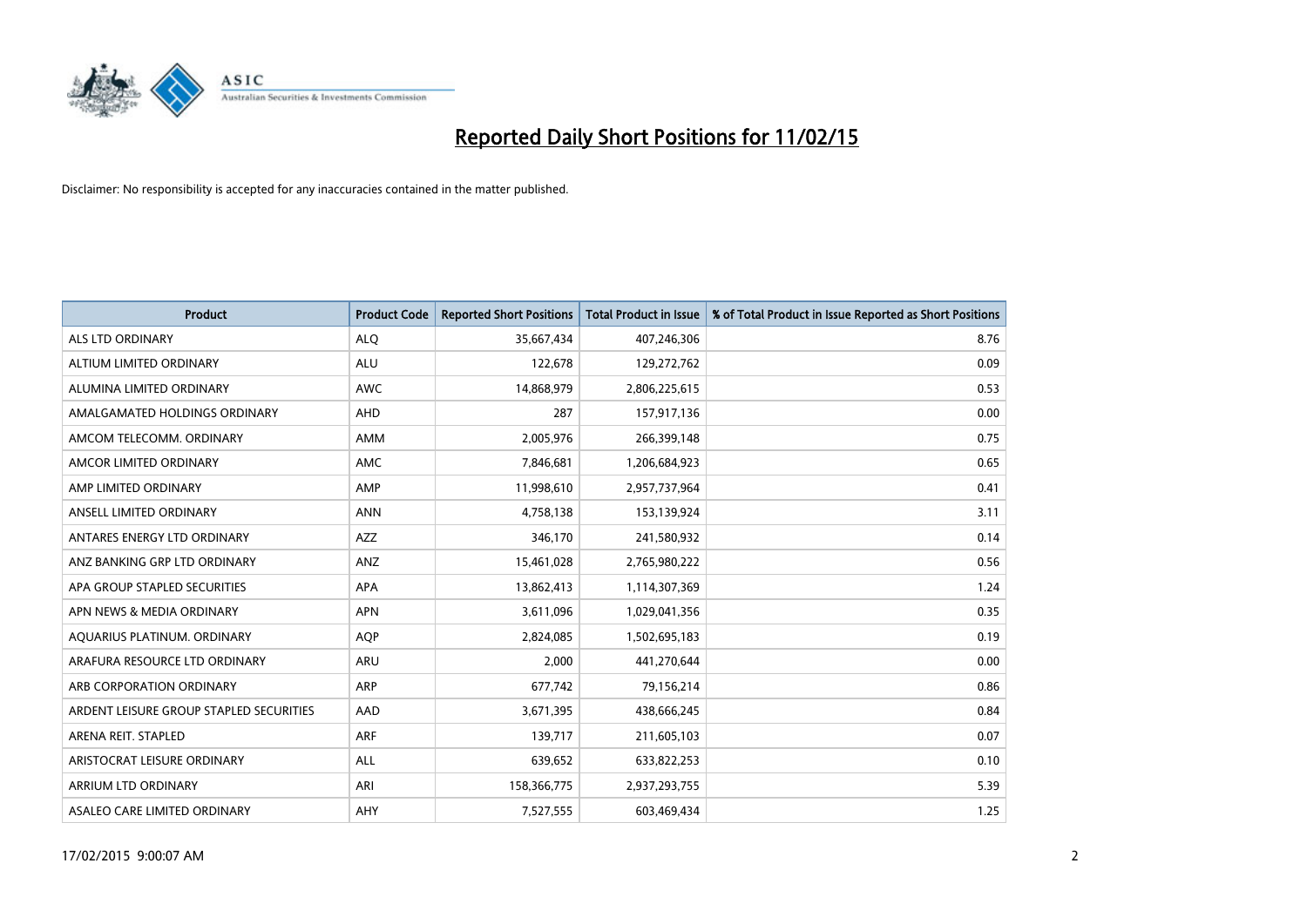

| <b>Product</b>                            | <b>Product Code</b> | <b>Reported Short Positions</b> | <b>Total Product in Issue</b> | % of Total Product in Issue Reported as Short Positions |
|-------------------------------------------|---------------------|---------------------------------|-------------------------------|---------------------------------------------------------|
| ASCIANO LIMITED ORDINARY                  | <b>AIO</b>          | 5,175,116                       | 975,385,664                   | 0.53                                                    |
| ASHLEY SERVICES GRP ORDINARY              | ASH                 | 498,972                         | 150,000,000                   | 0.33                                                    |
| ASPEN GROUP ORD/UNITS STAPLED             | <b>APZ</b>          | 39,684                          | 113,183,450                   | 0.04                                                    |
| ASPIRE MINING LTD ORDINARY                | AKM                 | 1,000,001                       | 703,463,306                   | 0.14                                                    |
| ASTRO JAP PROP GROUP STAPLED US PROHIBIT. | AJA                 | 109,139                         | 66,449,934                    | 0.16                                                    |
| ASX LIMITED ORDINARY                      | ASX                 | 6,861,845                       | 193,595,162                   | 3.54                                                    |
| ATLAS IRON LIMITED ORDINARY               | <b>AGO</b>          | 95,610,657                      | 919,475,619                   | 10.40                                                   |
| AUCKLAND INTERNATION ORDINARY             | AIA                 | 105,467                         | 1,190,484,097                 | 0.01                                                    |
| AURIZON HOLDINGS LTD ORDINARY             | AZJ                 | 4,736,006                       | 2,123,934,162                 | 0.22                                                    |
| AUSDRILL LIMITED ORDINARY                 | <b>ASL</b>          | 25,999,245                      | 312,277,224                   | 8.33                                                    |
| AUSENCO LIMITED ORDINARY                  | AAX                 | 422,712                         | 168,449,799                   | 0.25                                                    |
| AUSNET SERVICES STAPLED SECURITIES        | <b>AST</b>          | 40,946,334                      | 3,466,913,009                 | 1.18                                                    |
| AUST CAREERS NETWORK ORDINARY             | <b>ACO</b>          | 500,000                         | 83,748,775                    | 0.60                                                    |
| AUST INDUSTRIAL REIT UNIT                 | ANI                 | 56,051                          | 96,288,031                    | 0.06                                                    |
| <b>AUSTAL LIMITED ORDINARY</b>            | ASB                 | 95,376                          | 346,865,169                   | 0.03                                                    |
| AUSTBROKERS HOLDINGS ORDINARY             | <b>AUB</b>          | 130,968                         | 61,740,597                    | 0.21                                                    |
| AUSTEX OIL LIMITED ORDINARY               | <b>AOK</b>          | 62,000                          | 558,571,402                   | 0.01                                                    |
| AUSTIN ENGINEERING ORDINARY               | <b>ANG</b>          | 397,177                         | 84,274,004                    | 0.47                                                    |
| <b>AUSTIN EXPLORATION ORDINARY</b>        | <b>AKK</b>          | 4,957,054                       | 332,607,790                   | 1.49                                                    |
| AUSTRALIAN AGRICULT. ORDINARY             | AAC                 | 6,898,605                       | 532,474,721                   | 1.30                                                    |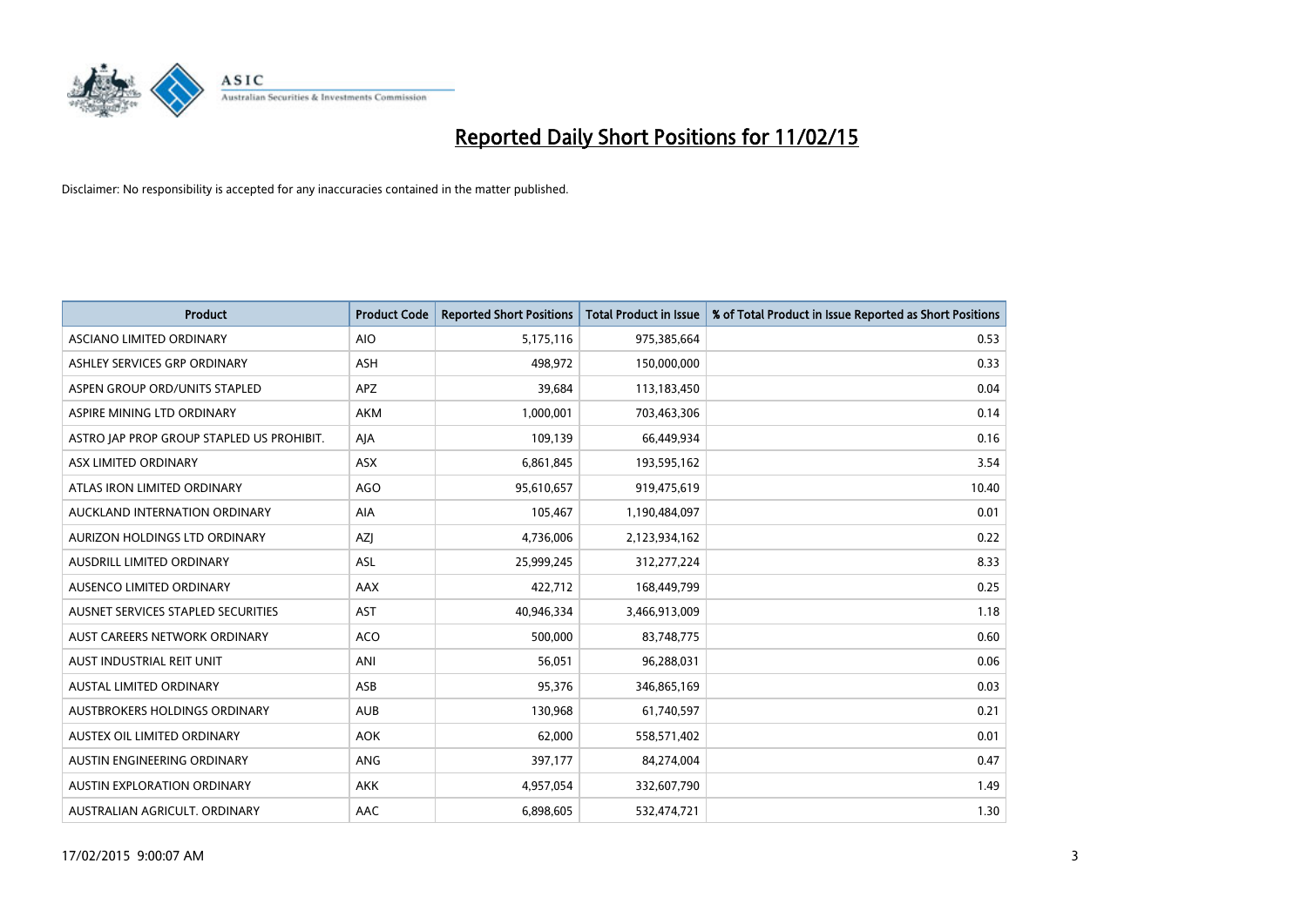

| <b>Product</b>                      | <b>Product Code</b> | <b>Reported Short Positions</b> | <b>Total Product in Issue</b> | % of Total Product in Issue Reported as Short Positions |
|-------------------------------------|---------------------|---------------------------------|-------------------------------|---------------------------------------------------------|
| AUSTRALIAN PHARM, ORDINARY          | API                 | 7,663,089                       | 488,115,883                   | 1.57                                                    |
| AUTOMOTIVE HOLDINGS ORDINARY        | AHE                 | 4,074,467                       | 306,437,941                   | 1.33                                                    |
| AVANCO RESOURCES LTD ORDINARY       | AVB                 | 263,736                         | 1,661,675,855                 | 0.02                                                    |
| AVEO GROUP STAPLED SECURITIES       | <b>AOG</b>          | 797,123                         | 499,484,314                   | 0.16                                                    |
| AWE LIMITED ORDINARY                | <b>AWE</b>          | 22,526,536                      | 525,861,050                   | 4.28                                                    |
| AZONTO PET LTD ORDINARY             | APY                 | 1                               | 1,159,375,100                 | 0.00                                                    |
| AZUMAH RESOURCES ORDINARY           | <b>AZM</b>          | 1                               | 393,850,639                   | 0.00                                                    |
| <b>BANDANNA ENERGY ORDINARY</b>     | <b>BND</b>          | 17,540,654                      | 528,481,199                   | 3.32                                                    |
| BANK OF QUEENSLAND. ORDINARY        | <b>BOQ</b>          | 6,452,535                       | 366,982,047                   | 1.76                                                    |
| <b>BANNERMAN RESOURCES ORDINARY</b> | <b>BMN</b>          | 3,632                           | 339,718,258                   | 0.00                                                    |
| <b>BASE RES LIMITED ORDINARY</b>    | <b>BSE</b>          | 335,869                         | 563,902,771                   | 0.06                                                    |
| BATHURST RES LTD. ORDINARY          | <b>BRL</b>          | 207,998                         | 947,828,434                   | 0.02                                                    |
| <b>BC IRON LIMITED ORDINARY</b>     | <b>BCI</b>          | 15,864,278                      | 196,196,992                   | 8.09                                                    |
| BEACH ENERGY LIMITED ORDINARY       | <b>BPT</b>          | 59,587,631                      | 1,297,496,886                 | 4.59                                                    |
| BEADELL RESOURCE LTD ORDINARY       | <b>BDR</b>          | 33,916,156                      | 798,657,280                   | 4.25                                                    |
| BEGA CHEESE LTD ORDINARY            | <b>BGA</b>          | 2,526,815                       | 152,602,945                   | 1.66                                                    |
| BENDIGO AND ADELAIDE ORDINARY       | <b>BEN</b>          | 17,656,284                      | 450,940,880                   | 3.92                                                    |
| BERKELEY RESOURCES ORDINARY         | <b>BKY</b>          | 77,000                          | 180,361,323                   | 0.04                                                    |
| BETASHARESCASHETF ETF UNITS         | AAA                 | 436                             | 14,486,989                    | 0.00                                                    |
| BHP BILLITON LIMITED ORDINARY       | <b>BHP</b>          | 11,350,365                      | 3,211,691,105                 | 0.35                                                    |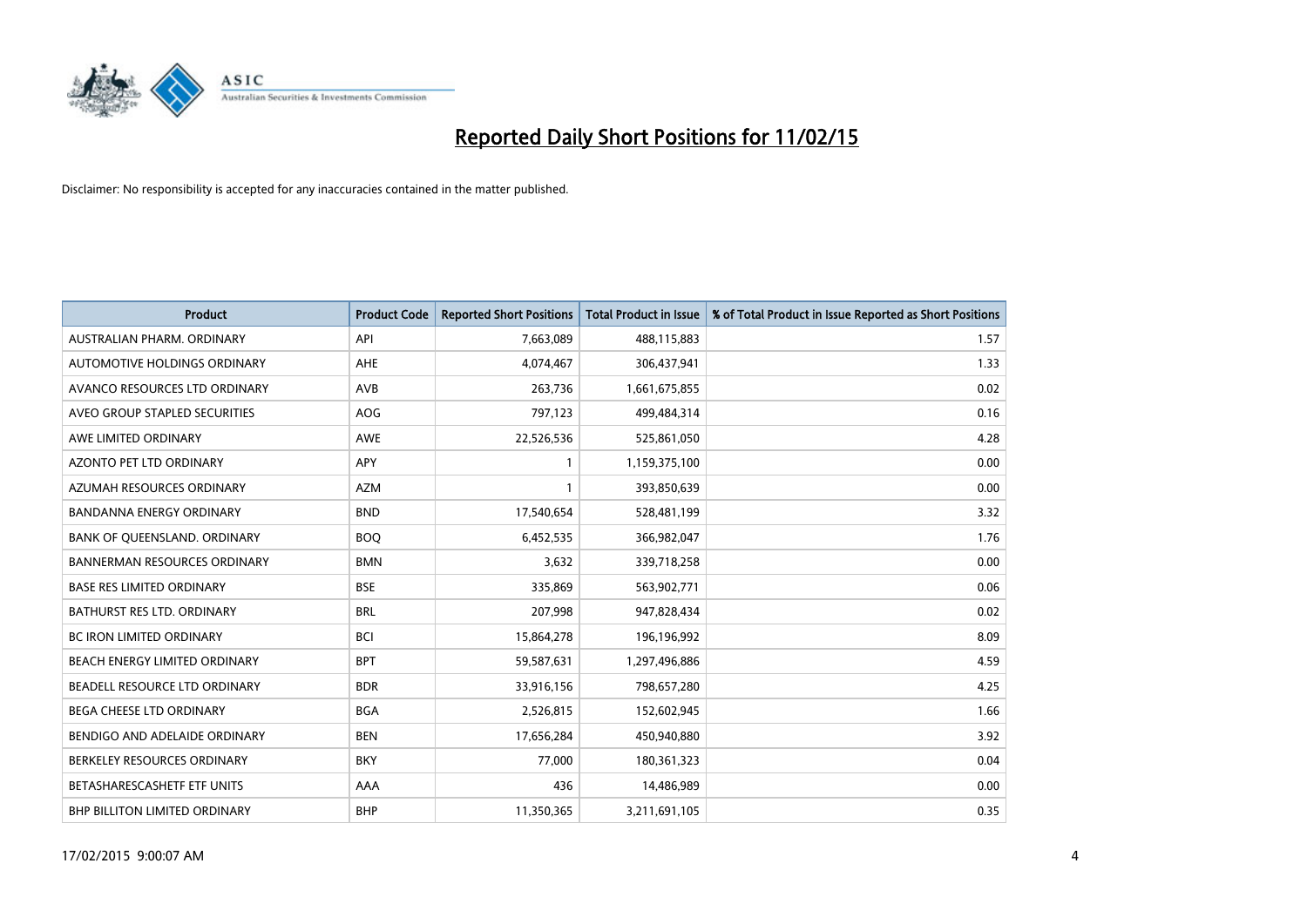

| <b>Product</b>                       | <b>Product Code</b> | <b>Reported Short Positions</b> | <b>Total Product in Issue</b> | % of Total Product in Issue Reported as Short Positions |
|--------------------------------------|---------------------|---------------------------------|-------------------------------|---------------------------------------------------------|
| <b>BIGAIR GROUP LIMITED ORDINARY</b> | <b>BGL</b>          | 49,160                          | 174,695,976                   | 0.03                                                    |
| <b>BILLABONG ORDINARY</b>            | <b>BBG</b>          | 7,248,557                       | 990,370,034                   | 0.73                                                    |
| <b>BLACKMORES LIMITED ORDINARY</b>   | <b>BKL</b>          | 4,055                           | 17,224,284                    | 0.02                                                    |
| BLUESCOPE STEEL LTD ORDINARY         | BSL                 | 6,428,007                       | 559,227,871                   | 1.15                                                    |
| <b>BOART LONGYEAR ORDINARY</b>       | <b>BLY</b>          | 18,904,211                      | 930,864,944                   | 2.03                                                    |
| <b>BORA BORA RESOURCES ORDINARY</b>  | <b>BBR</b>          | 247,808                         | 35,970,000                    | 0.69                                                    |
| BORAL LIMITED, ORDINARY              | <b>BLD</b>          | 12,618,415                      | 782,736,249                   | 1.61                                                    |
| <b>BRADKEN LIMITED ORDINARY</b>      | <b>BKN</b>          | 2,283,014                       | 171,027,249                   | 1.33                                                    |
| <b>BRAMBLES LIMITED ORDINARY</b>     | <b>BXB</b>          | 3,106,267                       | 1,566,289,727                 | 0.20                                                    |
| <b>BREVILLE GROUP LTD ORDINARY</b>   | <b>BRG</b>          | 3,634,609                       | 130,095,322                   | 2.79                                                    |
| <b>BRICKWORKS LIMITED ORDINARY</b>   | <b>BKW</b>          | 76,733                          | 148,403,478                   | 0.05                                                    |
| BT INVESTMENT MNGMNT ORDINARY        | <b>BTT</b>          | $\mathbf{1}$                    | 292,408,424                   | 0.00                                                    |
| <b>BURSON GROUP LTD ORDINARY</b>     | <b>BAP</b>          | 775,198                         | 163,585,666                   | 0.47                                                    |
| <b>BURU ENERGY ORDINARY</b>          | <b>BRU</b>          | 16,492,820                      | 339,997,078                   | 4.85                                                    |
| <b>BWP TRUST ORDINARY UNITS</b>      | <b>BWP</b>          | 15,456,596                      | 639,724,826                   | 2.42                                                    |
| <b>CABCHARGE AUSTRALIA ORDINARY</b>  | CAB                 | 9,009,449                       | 120,430,683                   | 7.48                                                    |
| <b>CADENCE CAPITAL ORDINARY</b>      | <b>CDM</b>          | 66,357                          | 199,946,538                   | 0.03                                                    |
| CALTEX AUSTRALIA ORDINARY            | <b>CTX</b>          | 437,753                         | 270,000,000                   | 0.16                                                    |
| CAPE LAMBERT RES LTD ORDINARY        | <b>CFE</b>          | 280,137                         | 626,686,586                   | 0.04                                                    |
| CAPITOL HEALTH ORDINARY              | CAJ                 | 372,065                         | 496,244,861                   | 0.07                                                    |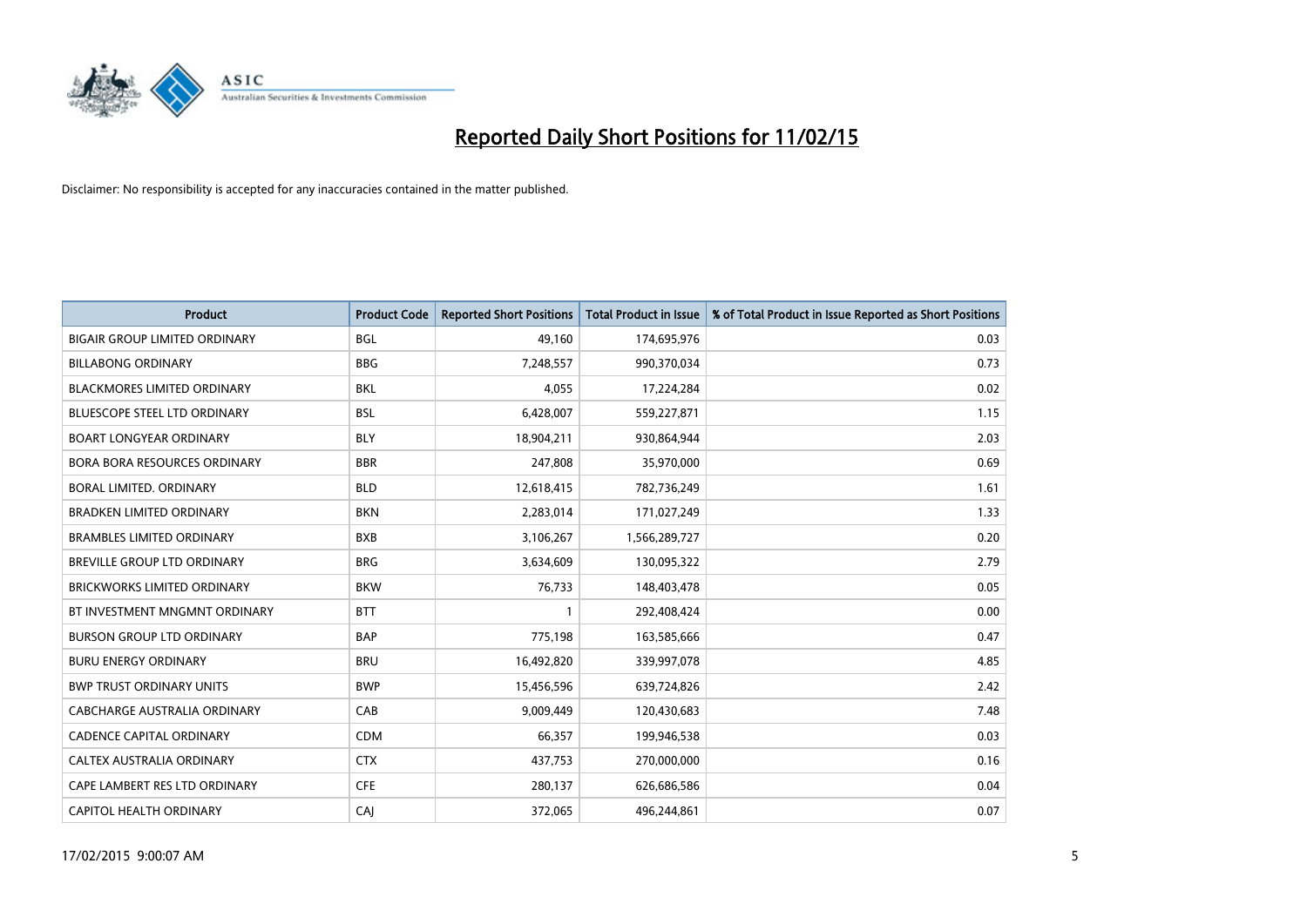

| Product                                 | <b>Product Code</b> | <b>Reported Short Positions</b> | <b>Total Product in Issue</b> | % of Total Product in Issue Reported as Short Positions |
|-----------------------------------------|---------------------|---------------------------------|-------------------------------|---------------------------------------------------------|
| <b>CARDNO LIMITED ORDINARY</b>          | CDD                 | 17,022,441                      | 164,564,684                   | 10.34                                                   |
| <b>CARINDALE PROPERTY UNIT</b>          | <b>CDP</b>          | 8,823                           | 70,000,000                    | 0.01                                                    |
| CARNARVON PETROLEUM ORDINARY            | <b>CVN</b>          | 1,710,280                       | 988,295,069                   | 0.17                                                    |
| CARNEGIE WAVE ENERGY ORDINARY           | <b>CWE</b>          | 150,500                         | 1,745,046,994                 | 0.01                                                    |
| CARSALES.COM LTD ORDINARY               | <b>CRZ</b>          | 14,347,637                      | 239,001,759                   | 6.00                                                    |
| CASH CONVERTERS ORDINARY                | CCV                 | 5,659,801                       | 478,876,525                   | 1.18                                                    |
| CEDAR WOODS PROP. ORDINARY              | <b>CWP</b>          | 258,000                         | 78,336,371                    | 0.33                                                    |
| CENTRAL PETROLEUM ORDINARY              | <b>CTP</b>          | 11,000                          | 368,718,957                   | 0.00                                                    |
| CENTURIA METRO REIT STAPLED             | <b>CMA</b>          | 698,404                         | 71,500,158                    | 0.98                                                    |
| CFS RETAIL TRUST GRP STAPLED SECURITIES | <b>CFX</b>          | 4,604,835                       | 3,050,355,727                 | 0.15                                                    |
| <b>CHALLENGER LIMITED ORDINARY</b>      | <b>CGF</b>          | 1,570,830                       | 569,725,821                   | 0.28                                                    |
| CHARTER HALL GROUP STAPLED US PROHIBIT. | <b>CHC</b>          | 974,716                         | 355,161,540                   | 0.27                                                    |
| <b>CHARTER HALL RETAIL UNITS</b>        | <b>CQR</b>          | 12,468,466                      | 372,893,153                   | 3.34                                                    |
| <b>CHORUS LIMITED ORDINARY</b>          | <b>CNU</b>          | 183,412                         | 396,369,767                   | 0.05                                                    |
| CLEARVIEW WEALTH LTD ORDINARY           | <b>CVW</b>          | 10,001                          | 581,111,182                   | 0.00                                                    |
| CLINUVEL PHARMACEUT. ORDINARY           | <b>CUV</b>          | 20,144                          | 44,497,287                    | 0.05                                                    |
| COAL OF AFRICA LTD ORDINARY             | <b>CZA</b>          | 426                             | 1,599,368,613                 | 0.00                                                    |
| COALSPUR MINES LTD ORDINARY             | <b>CPL</b>          | 75,734                          | 641,544,455                   | 0.01                                                    |
| COCA-COLA AMATIL ORDINARY               | <b>CCL</b>          | 24,742,003                      | 763,590,249                   | 3.24                                                    |
| COCHLEAR LIMITED ORDINARY               | <b>COH</b>          | 4,742,287                       | 57,081,775                    | 8.31                                                    |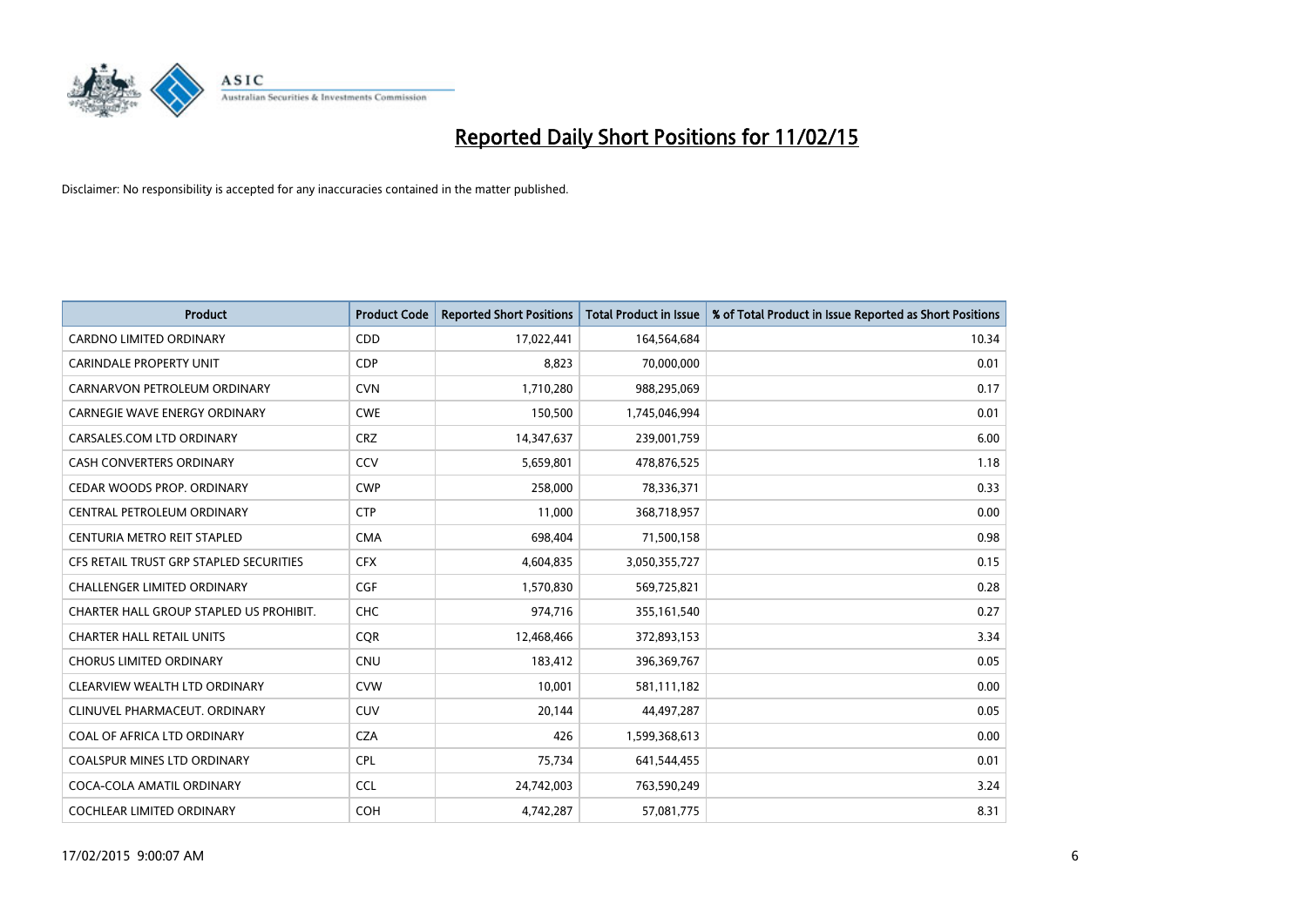

| <b>Product</b>                          | <b>Product Code</b> | <b>Reported Short Positions</b> | <b>Total Product in Issue</b> | % of Total Product in Issue Reported as Short Positions |
|-----------------------------------------|---------------------|---------------------------------|-------------------------------|---------------------------------------------------------|
| <b>COCKATOO COAL ORDINARY</b>           | <b>COK</b>          | 167,987                         | 4,560,196,928                 | 0.00                                                    |
| CODAN LIMITED ORDINARY                  | <b>CDA</b>          | 3,028                           | 177,063,244                   | 0.00                                                    |
| <b>COFFEY INTERNATIONAL ORDINARY</b>    | <b>COF</b>          | 6,077                           | 255,833,165                   | 0.00                                                    |
| <b>COKAL LTD ORDINARY</b>               | <b>CKA</b>          | 6,820                           | 471,487,926                   | 0.00                                                    |
| <b>COLLECTION HOUSE ORDINARY</b>        | <b>CLH</b>          | 1,809,799                       | 130,443,227                   | 1.39                                                    |
| COMMONWEALTH BANK, ORDINARY             | <b>CBA</b>          | 21,490,262                      | 1,621,319,194                 | 1.33                                                    |
| <b>COMPASS RESOURCES ORDINARY</b>       | <b>CMR</b>          | 7,472                           | 1,403,744,100                 | 0.00                                                    |
| COMPUTERSHARE LTD ORDINARY              | <b>CPU</b>          | 5,198,371                       | 556,203,079                   | 0.93                                                    |
| <b>COOPER ENERGY LTD ORDINARY</b>       | <b>COE</b>          | 508,412                         | 331,905,323                   | 0.15                                                    |
| <b>CORP TRAVEL LIMITED ORDINARY</b>     | <b>CTD</b>          | 875,860                         | 96,993,355                    | 0.90                                                    |
| COVER-MORE GRP LTD ORDINARY             | <b>CVO</b>          | 5,609,568                       | 317,750,000                   | 1.77                                                    |
| <b>CREDIT CORP GROUP ORDINARY</b>       | <b>CCP</b>          | 432,855                         | 46,296,407                    | 0.93                                                    |
| <b>CROMWELL PROP STAPLED SECURITIES</b> | <b>CMW</b>          | 26,503,067                      | 1,735,299,783                 | 1.53                                                    |
| <b>CROWN RESORTS LTD ORDINARY</b>       | <b>CWN</b>          | 20,085,723                      | 728,394,185                   | 2.76                                                    |
| <b>CSG LIMITED ORDINARY</b>             | CSV                 | 538,314                         | 284,148,839                   | 0.19                                                    |
| <b>CSL LIMITED ORDINARY</b>             | <b>CSL</b>          | 960,895                         | 473,894,153                   | 0.20                                                    |
| <b>CSR LIMITED ORDINARY</b>             | <b>CSR</b>          | 12,634,636                      | 506,000,315                   | 2.50                                                    |
| <b>CUDECO LIMITED ORDINARY</b>          | <b>CDU</b>          | 9,037,275                       | 248,722,167                   | 3.63                                                    |
| DATA#3 LIMITED ORDINARY                 | <b>DTL</b>          | 1,000                           | 153,974,950                   | 0.00                                                    |
| DECMIL GROUP LIMITED ORDINARY           | <b>DCG</b>          | 999,664                         | 168,657,794                   | 0.59                                                    |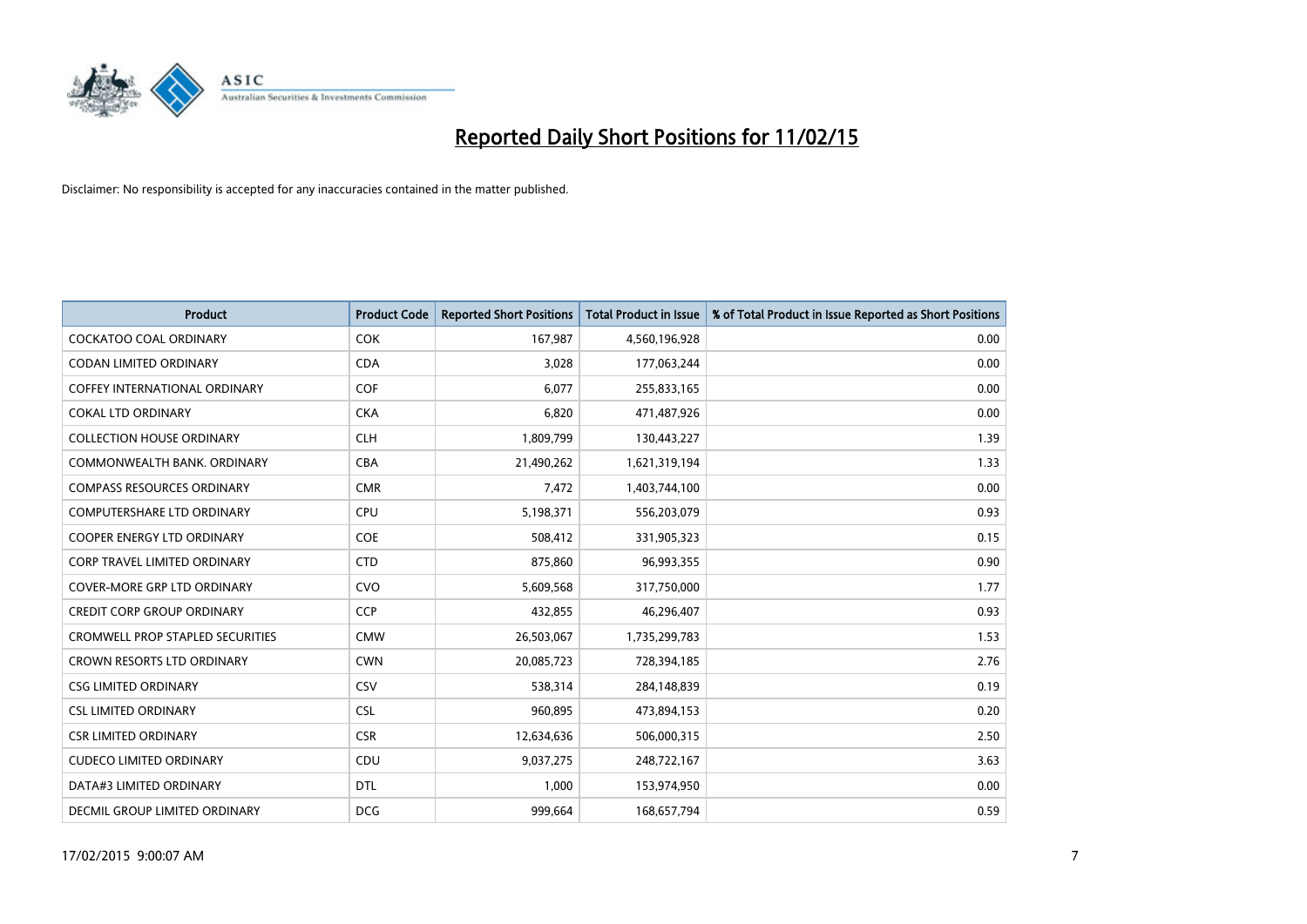

| <b>Product</b>                       | <b>Product Code</b> | <b>Reported Short Positions</b> | <b>Total Product in Issue</b> | % of Total Product in Issue Reported as Short Positions |
|--------------------------------------|---------------------|---------------------------------|-------------------------------|---------------------------------------------------------|
| DEEP YELLOW LIMITED ORDINARY         | <b>DYL</b>          | 1,002                           | 1,903,058,848                 | 0.00                                                    |
| DEVINE LIMITED ORDINARY              | <b>DVN</b>          | 1,548                           | 158,730,556                   | 0.00                                                    |
| DEXUS PROPERTY GROUP STAPLED UNITS   | <b>DXS</b>          | 2,504,891                       | 905,531,797                   | 0.28                                                    |
| DICK SMITH HLDGS ORDINARY            | <b>DSH</b>          | 14,212,047                      | 236,511,364                   | 6.01                                                    |
| DISCOVERY METALS LTD ORDINARY        | <b>DML</b>          | 365,417                         | 644,039,581                   | 0.06                                                    |
| DOMINO PIZZA ENTERPR ORDINARY        | <b>DMP</b>          | 1,833,584                       | 86,160,773                    | 2.13                                                    |
| DONACO INTERNATIONAL ORDINARY        | <b>DNA</b>          | 9,251,296                       | 614,844,178                   | 1.50                                                    |
| DORAY MINERALS LTD ORDINARY          | <b>DRM</b>          | 310,000                         | 232,431,789                   | 0.13                                                    |
| DOWNER EDI LIMITED ORDINARY          | <b>DOW</b>          | 27,212,055                      | 435,399,975                   | 6.25                                                    |
| DRILLSEARCH ENERGY ORDINARY          | <b>DLS</b>          | 8,702,808                       | 461,101,450                   | 1.89                                                    |
| DUET GROUP STAPLED US PROHIBIT.      | <b>DUE</b>          | 18,776,472                      | 1,493,678,915                 | 1.26                                                    |
| <b>DULUXGROUP LIMITED ORDINARY</b>   | <b>DLX</b>          | 728,275                         | 388,543,268                   | 0.19                                                    |
| ECHO ENTERTAINMENT ORDINARY          | <b>EGP</b>          | 5,200,518                       | 825,672,730                   | 0.63                                                    |
| <b>ELDERS LIMITED ORDINARY</b>       | <b>ELD</b>          | 712,897                         | 83,734,671                    | 0.85                                                    |
| <b>EMECO HOLDINGS ORDINARY</b>       | <b>EHL</b>          | 11,987,747                      | 599,675,707                   | 2.00                                                    |
| <b>EMMERSON RESOURCES ORDINARY</b>   | ERM                 | 798,662                         | 377,636,454                   | 0.21                                                    |
| <b>ENDEAVOUR MIN CORP CDI 1:1</b>    | <b>EVR</b>          | 67,662                          | 45,886,643                    | 0.15                                                    |
| ENERGY RESOURCES ORDINARY 'A'        | <b>ERA</b>          | 10,312,370                      | 517,725,062                   | 1.99                                                    |
| <b>ENERGY WORLD CORPOR, ORDINARY</b> | <b>EWC</b>          | 49,244,430                      | 1,734,166,672                 | 2.84                                                    |
| <b>ENSOGO LIMITED ORDINARY</b>       | E88                 | 212,388                         | 426,069,834                   | 0.05                                                    |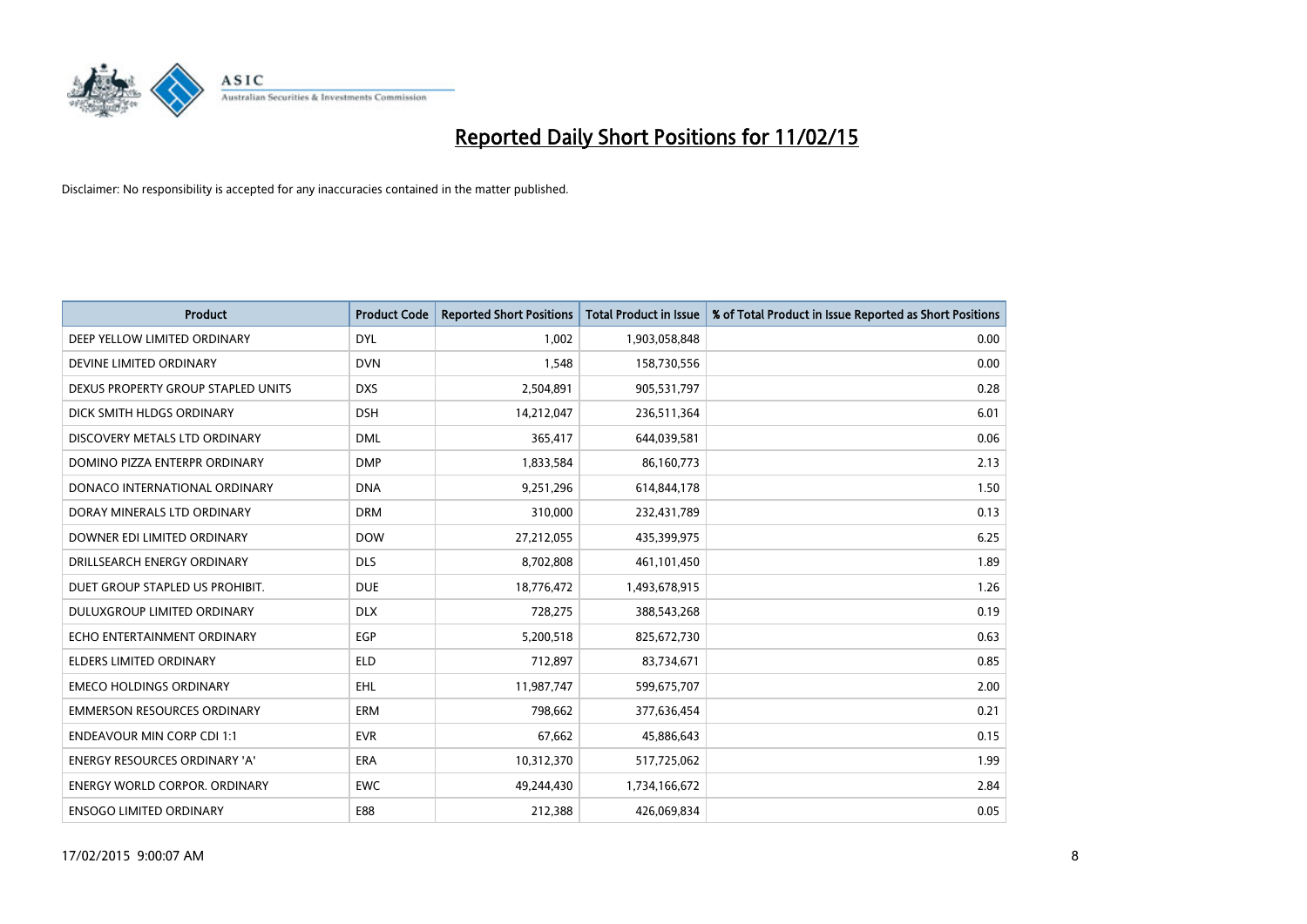

| <b>Product</b>                         | <b>Product Code</b> | <b>Reported Short Positions</b> | <b>Total Product in Issue</b> | % of Total Product in Issue Reported as Short Positions |
|----------------------------------------|---------------------|---------------------------------|-------------------------------|---------------------------------------------------------|
| EQUATORIAL RES LTD ORDINARY            | EQX                 | 33                              | 124,445,353                   | 0.00                                                    |
| EQUITY TRUSTEES ORDINARY               | EQT                 | 51,397                          | 19,270,117                    | 0.27                                                    |
| ERM POWER LIMITED ORDINARY             | EPW                 | 782,385                         | 241,689,186                   | 0.32                                                    |
| ESTIA HEALTH LTD ORDINARY              | <b>EHE</b>          | 1,899,240                       | 180,885,580                   | 1.05                                                    |
| EUREKA GROUP LTD ORDINARY              | <b>EGH</b>          | 670,000                         | 156,766,594                   | 0.43                                                    |
| EVOLUTION MINING LTD ORDINARY          | <b>EVN</b>          | 26,600,128                      | 714,921,647                   | 3.72                                                    |
| FAIRFAX MEDIA LTD ORDINARY             | <b>FXI</b>          | 41,502,990                      | 2,351,955,725                 | 1.76                                                    |
| FANTASTIC HOLDINGS ORDINARY            | <b>FAN</b>          | 14,643                          | 103,257,398                   | 0.01                                                    |
| <b>FAR LTD ORDINARY</b>                | <b>FAR</b>          | 10,563,931                      | 3,127,058,427                 | 0.34                                                    |
| FEDERATION CNTRES ORD/UNIT STAPLED SEC | <b>FDC</b>          | 11,842,005                      | 1,427,641,565                 | 0.83                                                    |
| FINBAR GROUP LIMITED ORDINARY          | <b>FRI</b>          | 7,447                           | 228,720,815                   | 0.00                                                    |
| FISHER & PAYKEL H. ORDINARY            | <b>FPH</b>          | 726                             | 557,860,102                   | 0.00                                                    |
| FLEETWOOD CORP ORDINARY                | <b>FWD</b>          | 1,480,371                       | 61,039,412                    | 2.43                                                    |
| FLETCHER BUILDING ORDINARY             | <b>FBU</b>          | 1,136,516                       | 687,854,788                   | 0.17                                                    |
| FLEXIGROUP LIMITED ORDINARY            | <b>FXL</b>          | 7,335,936                       | 304,096,060                   | 2.41                                                    |
| FLIGHT CENTRE TRAVEL ORDINARY          | <b>FLT</b>          | 8,279,434                       | 100,734,279                   | 8.22                                                    |
| FLINDERS MINES LTD ORDINARY            | <b>FMS</b>          | 165,000                         | 2,762,995,689                 | 0.01                                                    |
| FOCUS MINERALS LTD ORDINARY            | <b>FML</b>          | 2,565,221                       | 9,137,375,877                 | 0.03                                                    |
| <b>FOLKESTONE EDU TRUST UNITS</b>      | <b>FET</b>          | 43,549                          | 244,378,866                   | 0.02                                                    |
| FONTERRA SHARE FUND ORDINARY UNITS     | <b>FSF</b>          | 114,468                         | 121,855,834                   | 0.09                                                    |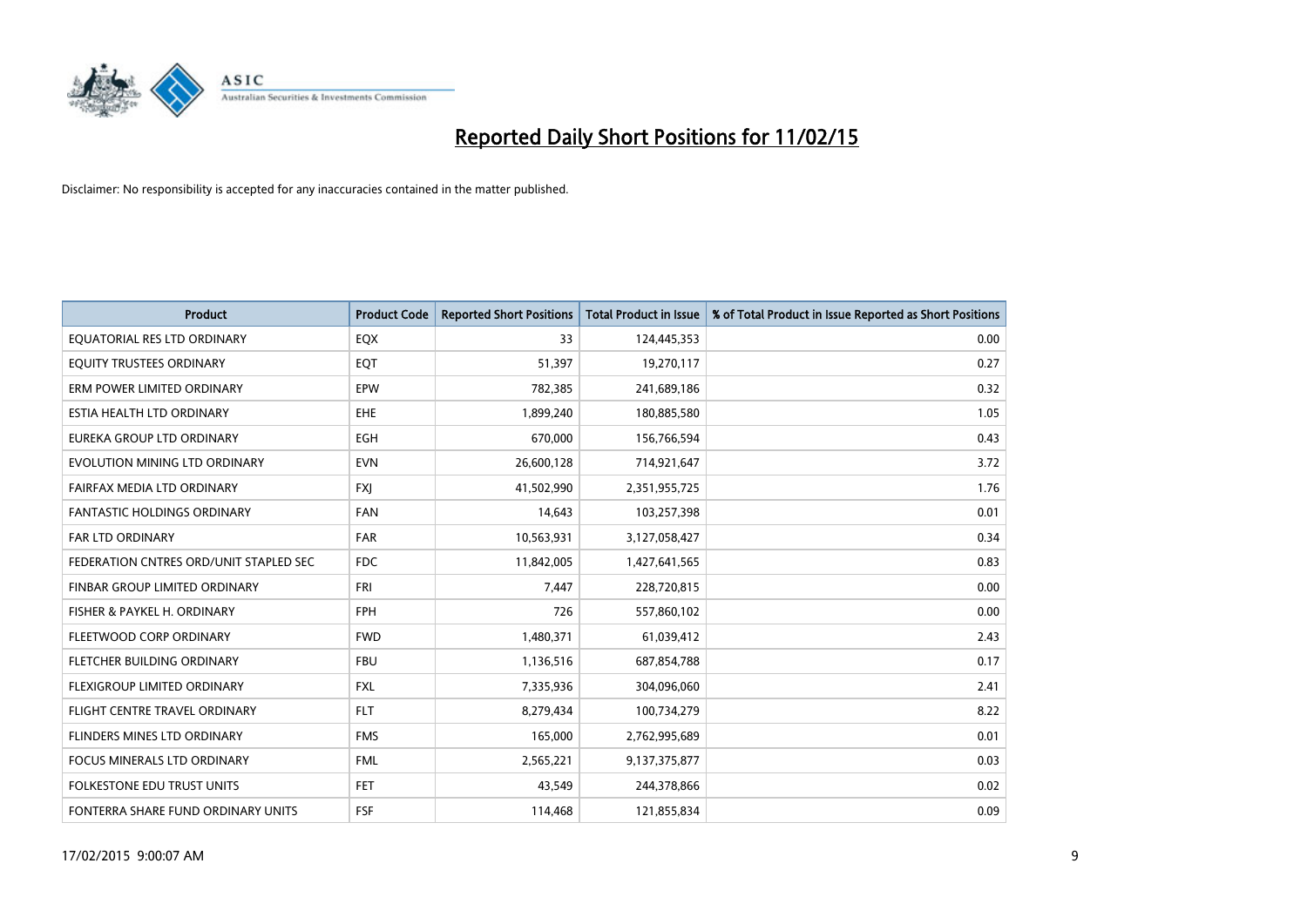

| <b>Product</b>                             | <b>Product Code</b> | <b>Reported Short Positions</b> | <b>Total Product in Issue</b> | % of Total Product in Issue Reported as Short Positions |
|--------------------------------------------|---------------------|---------------------------------|-------------------------------|---------------------------------------------------------|
| FORTESCUE METALS GRP ORDINARY              | <b>FMG</b>          | 338,087,594                     | 3,113,798,151                 | 10.86                                                   |
| FREEDOM FOOD LTD ORDINARY                  | <b>FNP</b>          | 40,276                          | 152,689,663                   | 0.03                                                    |
| <b>FUNTASTIC LIMITED ORDINARY</b>          | <b>FUN</b>          | 370,000                         | 669,269,723                   | 0.06                                                    |
| <b>G.U.D. HOLDINGS ORDINARY</b>            | GUD                 | 2,847,690                       | 70,939,492                    | 4.01                                                    |
| <b>G8 EDUCATION LIMITED ORDINARY</b>       | <b>GEM</b>          | 12,052,043                      | 359,151,207                   | 3.36                                                    |
| <b>GALAXY RESOURCES ORDINARY</b>           | <b>GXY</b>          | 1,371,021                       | 1,064,783,990                 | 0.13                                                    |
| <b>GBST HOLDINGS ORDINARY</b>              | <b>GBT</b>          | 15,751                          | 66,561,725                    | 0.02                                                    |
| <b>GDI PROPERTY GRP STAPLED SECURITIES</b> | GDI                 | 483,650                         | 567,575,025                   | 0.09                                                    |
| <b>GENESIS ENERGY LTD ORDINARY</b>         | <b>GNE</b>          | 6,593                           | 1,000,000,000                 | 0.00                                                    |
| <b>GENETIC TECHNOLOGIES ORDINARY</b>       | <b>GTG</b>          | 4,646,750                       | 1,080,648,255                 | 0.43                                                    |
| <b>GENTRACK GROUP LTD ORDINARY</b>         | <b>GTK</b>          | 3,000                           | 72,699,510                    | 0.00                                                    |
| <b>GENWORTH MORTGAGE ORDINARY</b>          | <b>GMA</b>          | 20,476,697                      | 650,000,000                   | 3.15                                                    |
| <b>GEODYNAMICS LIMITED ORDINARY</b>        | GDY                 | 819                             | 435,880,130                   | 0.00                                                    |
| <b>GINDALBIE METALS LTD ORDINARY</b>       | GBG                 | 30,651,765                      | 1,495,448,025                 | 2.05                                                    |
| <b>GLOBAL VALUE FND LTD ORDINARY</b>       | <b>GVF</b>          | 14,862                          | 54,980,101                    | 0.03                                                    |
| <b>GOLD ROAD RES LTD ORDINARY</b>          | GOR                 | 1,391,054                       | 594,881,822                   | 0.23                                                    |
| <b>GOODMAN FIELDER. ORDINARY</b>           | GFF                 | 8,326,149                       | 1,955,559,207                 | 0.43                                                    |
| <b>GOODMAN GROUP STAPLED</b>               | <b>GMG</b>          | 11,191,845                      | 1,745,460,061                 | 0.64                                                    |
| <b>GPT GROUP STAPLED SEC.</b>              | GPT                 | 5,606,259                       | 1,762,293,107                 | 0.32                                                    |
| <b>GRAINCORP LIMITED A CLASS ORDINARY</b>  | <b>GNC</b>          | 14,339,982                      | 228,855,628                   | 6.27                                                    |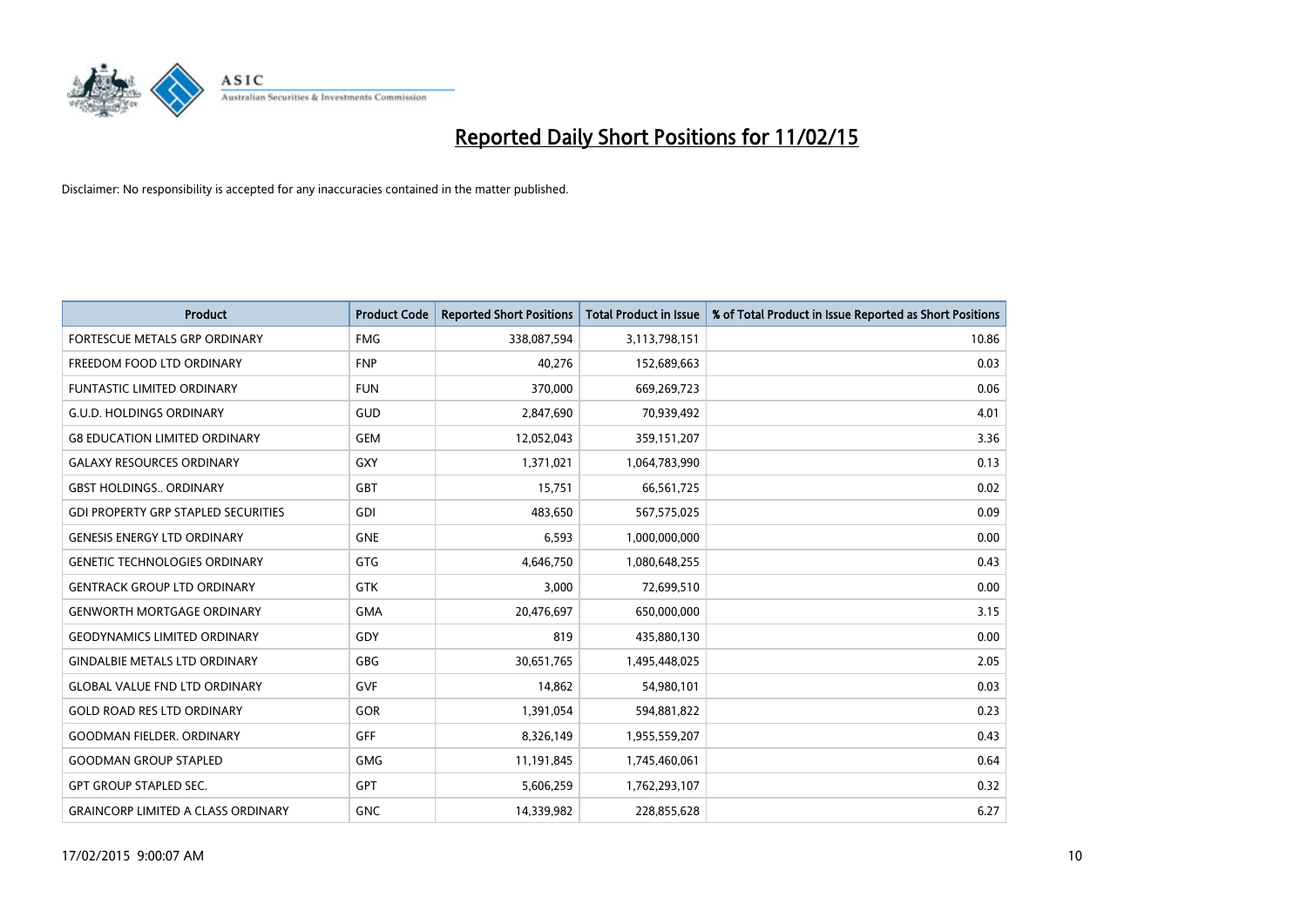

| <b>Product</b>                                   | <b>Product Code</b> | <b>Reported Short Positions</b> | <b>Total Product in Issue</b> | % of Total Product in Issue Reported as Short Positions |
|--------------------------------------------------|---------------------|---------------------------------|-------------------------------|---------------------------------------------------------|
| <b>GRANGE RESOURCES, ORDINARY</b>                | GRR                 | 9,644,933                       | 1,157,338,698                 | 0.83                                                    |
| <b>GREENCROSS LIMITED ORDINARY</b>               | <b>GXL</b>          | 2,613,550                       | 111,447,503                   | 2.35                                                    |
| <b>GREENLAND MIN EN LTD ORDINARY</b>             | GGG                 | 6,170,000                       | 669,389,552                   | 0.92                                                    |
| <b>GREENLAND MIN EN LTD RIGHTS 26-JUN-14</b>     | GGGR                | 3,842                           | 88,685,050                    | 0.00                                                    |
| <b>GROWTHPOINT PROPERTY ORD/UNIT STAPLED SEC</b> | GOZ                 | 756,530                         | 554,602,697                   | 0.14                                                    |
| <b>GRYPHON MINERALS LTD ORDINARY</b>             | GRY                 | 2,276,821                       | 401,290,987                   | 0.57                                                    |
| <b>GUILDFORD COAL LTD ORDINARY</b>               | <b>GUF</b>          | 49,999                          | 917,612,681                   | 0.01                                                    |
| <b>GWA GROUP LTD ORDINARY</b>                    | GWA                 | 15,833,213                      | 306,533,770                   | 5.17                                                    |
| <b>HARVEY NORMAN ORDINARY</b>                    | <b>HVN</b>          | 37, 167, 174                    | 1,110,603,911                 | 3.35                                                    |
| HEALTHSCOPE LIMITED. ORDINARY                    | <b>HSO</b>          | 13,118,583                      | 1,732,094,838                 | 0.76                                                    |
| HEEMSKIRK CONSOLID. ORDINARY                     | <b>HSK</b>          | 242,019                         | 154,438,439                   | 0.16                                                    |
| <b>HENDERSON GROUP CDI 1:1</b>                   | <b>HGG</b>          | 2,981,413                       | 753,392,858                   | 0.40                                                    |
| HFA HOLDINGS LIMITED ORDINARY                    | <b>HFA</b>          | 308                             | 162,147,897                   | 0.00                                                    |
| <b>HIGHLANDS PACIFIC ORDINARY</b>                | <b>HIG</b>          | 3,153                           | 920,577,086                   | 0.00                                                    |
| HILLGROVE RES LTD ORDINARY                       | <b>HGO</b>          | 109,596                         | 147,798,623                   | 0.07                                                    |
| HILLS LTD ORDINARY                               | <b>HIL</b>          | 1,632,123                       | 231,985,526                   | 0.70                                                    |
| HORIZON OIL LIMITED ORDINARY                     | <b>HZN</b>          | 45,432,480                      | 1,301,981,265                 | 3.49                                                    |
| HOTEL PROPERTY STAPLED                           | HPI                 | 91,649                          | 146, 105, 439                 | 0.06                                                    |
| <b>ICAR ASIA LTD ORDINARY</b>                    | ICQ                 | 192,994                         | 217,769,656                   | 0.09                                                    |
| <b>ICON ENERGY LIMITED ORDINARY</b>              | ICN                 | 100,000                         | 618,717,503                   | 0.02                                                    |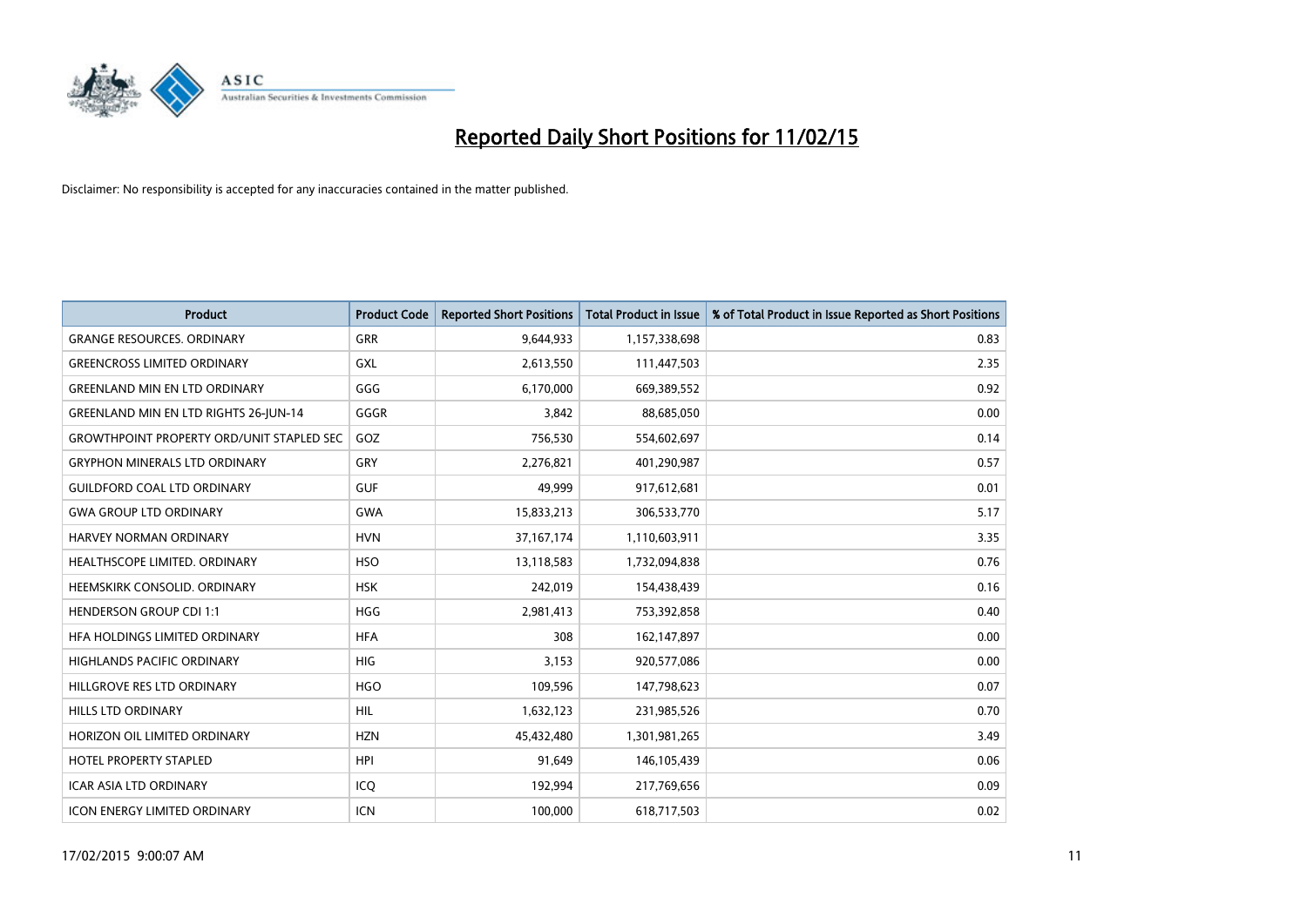

| <b>Product</b>                                | <b>Product Code</b> | <b>Reported Short Positions</b> | <b>Total Product in Issue</b> | % of Total Product in Issue Reported as Short Positions |
|-----------------------------------------------|---------------------|---------------------------------|-------------------------------|---------------------------------------------------------|
| <b>IINET LIMITED ORDINARY</b>                 | <b>IIN</b>          | 7,870,658                       | 162, 163, 526                 | 4.85                                                    |
| ILUKA RESOURCES ORDINARY                      | ILU                 | 23,682,945                      | 418,700,517                   | 5.66                                                    |
| <b>IMDEX LIMITED ORDINARY</b>                 | <b>IMD</b>          | 1,707,508                       | 216,203,136                   | 0.79                                                    |
| IMF BENTHAM LTD ORDINARY                      | <b>IMF</b>          | 4,373,576                       | 166,580,957                   | 2.63                                                    |
| <b>INCITEC PIVOT ORDINARY</b>                 | IPL                 | 28,391,362                      | 1,675,621,466                 | 1.69                                                    |
| <b>INDEPENDENCE GROUP ORDINARY</b>            | <b>IGO</b>          | 1,958,582                       | 234,256,573                   | 0.84                                                    |
| <b>INDUSTRIA REIT STAPLED</b>                 | <b>IDR</b>          | 663,283                         | 125,000,001                   | 0.53                                                    |
| <b>INFIGEN ENERGY STAPLED SECURITIES</b>      | <b>IFN</b>          | 3,578,019                       | 767,887,581                   | 0.47                                                    |
| <b>INFOMEDIA LTD ORDINARY</b>                 | <b>IFM</b>          | 890,950                         | 307,127,687                   | 0.29                                                    |
| <b>INGENIA GROUP STAPLED SECURITIES</b>       | <b>INA</b>          | 10,676,834                      | 878,851,910                   | 1.21                                                    |
| <b>INSURANCE AUSTRALIA ORDINARY</b>           | IAG                 | 8,123,751                       | 2,341,618,048                 | 0.35                                                    |
| <b>INTREPID MINES ORDINARY</b>                | IAU                 | 1,141,923                       | 369,869,196                   | 0.31                                                    |
| INTUERI EDU GRP LTD ORDINARY                  | IQE                 | 128                             | 100,000,000                   | 0.00                                                    |
| <b>INVESTA OFFICE FUND STAPLED SECURITIES</b> | <b>IOF</b>          | 1,786,559                       | 614,047,458                   | 0.29                                                    |
| <b>INVOCARE LIMITED ORDINARY</b>              | <b>IVC</b>          | 3,986,658                       | 110,030,298                   | 3.62                                                    |
| <b>IOOF HOLDINGS LTD ORDINARY</b>             | IFL                 | 14,412,483                      | 300,133,752                   | 4.80                                                    |
| <b>IPH LIMITED ORDINARY</b>                   | <b>IPH</b>          | 566,666                         | 157,559,499                   | 0.36                                                    |
| <b>IPROPERTY GROUP LTD ORDINARY</b>           | <b>IPP</b>          | 3,104,239                       | 186,703,204                   | 1.66                                                    |
| <b>IRESS LIMITED ORDINARY</b>                 | <b>IRE</b>          | 6,087,296                       | 159,097,319                   | 3.83                                                    |
| <b>ISELECT LTD ORDINARY</b>                   | <b>ISU</b>          | 1,976,420                       | 261,489,894                   | 0.76                                                    |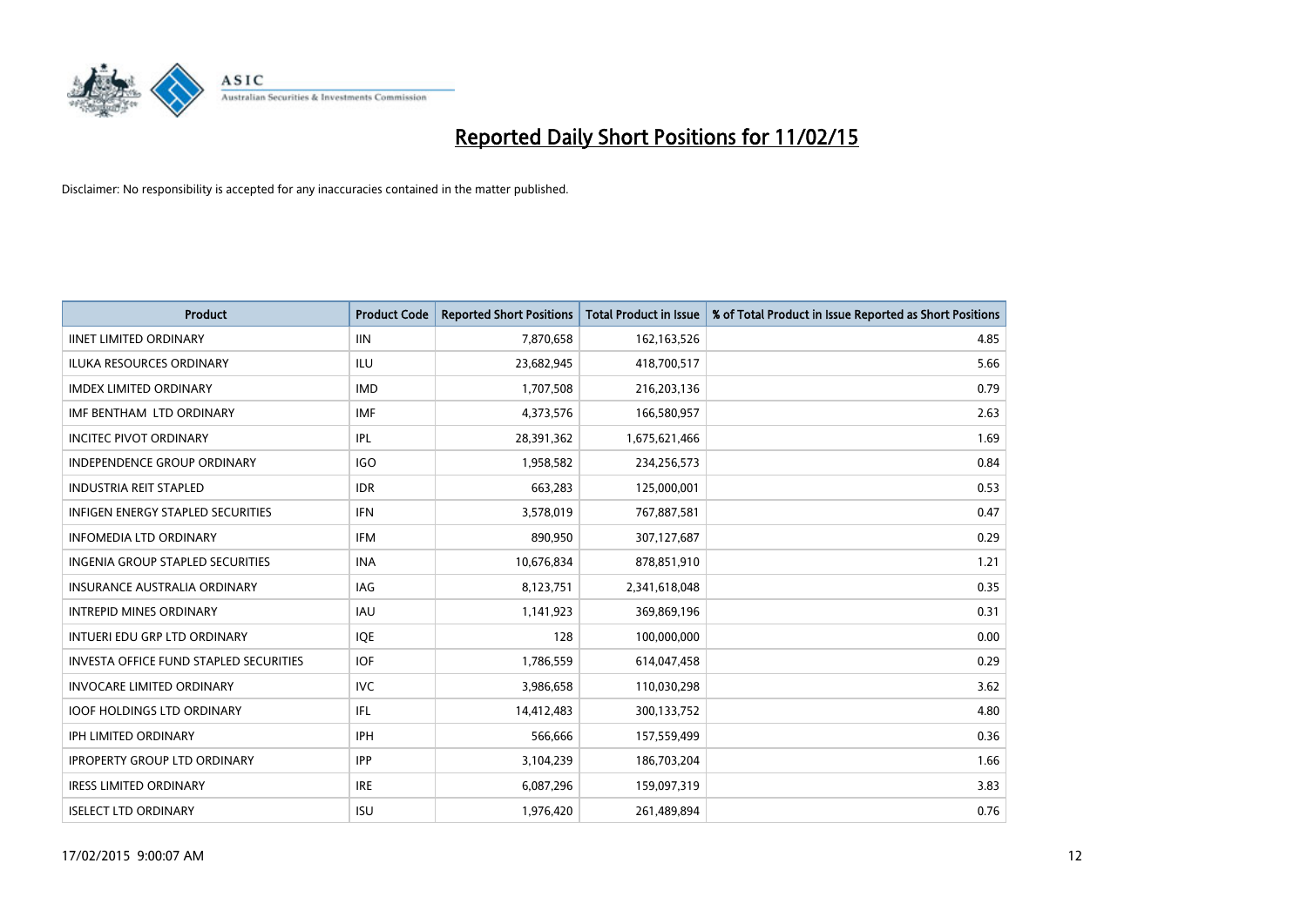

| <b>Product</b>                                  | <b>Product Code</b> | <b>Reported Short Positions</b> | <b>Total Product in Issue</b> | % of Total Product in Issue Reported as Short Positions |
|-------------------------------------------------|---------------------|---------------------------------|-------------------------------|---------------------------------------------------------|
| <b>ISENTIA GROUP LTD ORDINARY</b>               | <b>ISD</b>          | 552,538                         | 200,000,001                   | 0.28                                                    |
| <b>ISENTRIC LTD. ORDINARY</b>                   | ICU                 | 39,829                          | 125,250,949                   | 0.03                                                    |
| <b>JAMES HARDIE INDUST CHESS DEPOSITARY INT</b> | <b>IHX</b>          | 12,400,325                      | 445,256,278                   | 2.78                                                    |
| <b>JAPARA HEALTHCARE LT ORDINARY</b>            | <b>IHC</b>          | 19,234,538                      | 263,046,592                   | 7.31                                                    |
| <b>JB HI-FI LIMITED ORDINARY</b>                | <b>IBH</b>          | 9,122,955                       | 98,950,309                    | 9.22                                                    |
| KAROON GAS AUSTRALIA ORDINARY                   | <b>KAR</b>          | 23,701,317                      | 246,608,239                   | 9.61                                                    |
| KATHMANDU HOLD LTD ORDINARY                     | <b>KMD</b>          | 9,642,142                       | 201,484,583                   | 4.79                                                    |
| KBL MINING LIMITED ORDINARY                     | <b>KBL</b>          | 1,820                           | 396,535,629                   | 0.00                                                    |
| KINGSGATE CONSOLID, ORDINARY                    | <b>KCN</b>          | 20,082,836                      | 223,584,937                   | 8.98                                                    |
| KINGSROSE MINING LTD ORDINARY                   | <b>KRM</b>          | 414,490                         | 358,611,493                   | 0.12                                                    |
| KOGI IRON LTD ORDINARY                          | <b>KFE</b>          | 654,562                         | 376,669,836                   | 0.17                                                    |
| LEIGHTON HOLDINGS ORDINARY                      | LEI                 | 6,279,821                       | 338,503,563                   | 1.86                                                    |
| LEND LEASE GROUP UNIT/ORD STAPLED               | <b>LLC</b>          | 10,171,105                      | 579,596,726                   | 1.75                                                    |
| LIFESTYLE COMMUNIT, ORDINARY                    | <b>LIC</b>          | 25,000                          | 101,220,131                   | 0.02                                                    |
| LIQUEFIED NATURAL ORDINARY                      | <b>LNG</b>          | 16,591,462                      | 462,643,201                   | 3.59                                                    |
| LONESTAR RESO LTD ORDINARY                      | <b>LNR</b>          | 119,398                         | 752,187,211                   | 0.02                                                    |
| LYNAS CORPORATION ORDINARY                      | <b>LYC</b>          | 83,551,619                      | 3,370,958,700                 | 2.48                                                    |
| <b>M2 GRP LTD ORDINARY</b>                      | <b>MTU</b>          | 1,782,684                       | 181,905,060                   | 0.98                                                    |
| <b>MACA LIMITED ORDINARY</b>                    | <b>MLD</b>          | 987,750                         | 232,676,373                   | 0.42                                                    |
| <b>MACMAHON HOLDINGS ORDINARY</b>               | <b>MAH</b>          | 813,807                         | 1,261,699,966                 | 0.06                                                    |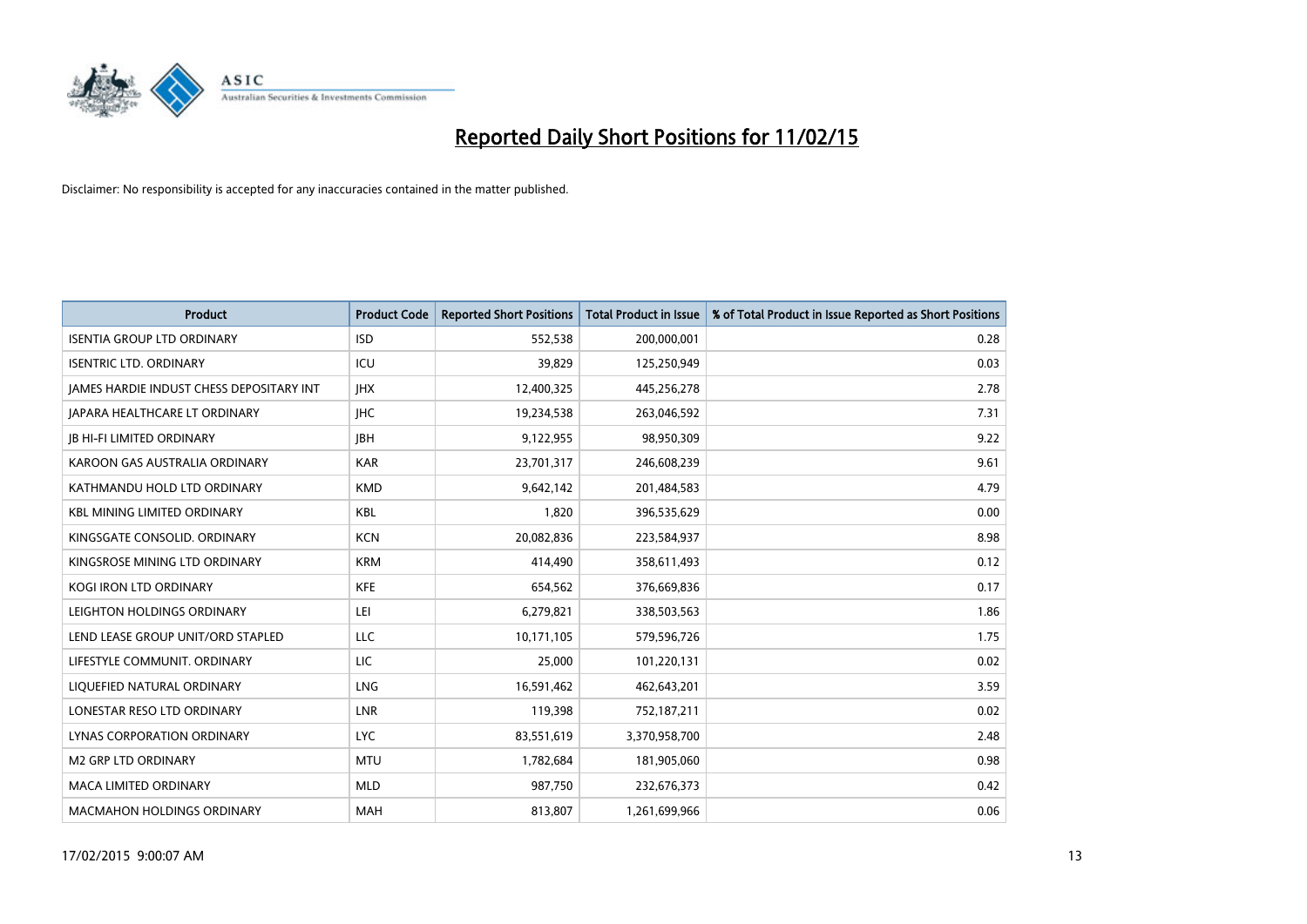

| <b>Product</b>                        | <b>Product Code</b> | <b>Reported Short Positions</b> | <b>Total Product in Issue</b> | % of Total Product in Issue Reported as Short Positions |
|---------------------------------------|---------------------|---------------------------------|-------------------------------|---------------------------------------------------------|
| MACO ATLAS ROADS GRP ORDINARY STAPLED | <b>MQA</b>          | 13,898,173                      | 511,538,852                   | 2.72                                                    |
| MACQUARIE GROUP LTD ORDINARY          | <b>MQG</b>          | 893,771                         | 324,342,024                   | 0.28                                                    |
| MAGELLAN FIN GRP LTD ORDINARY         | <b>MFG</b>          | 1,574,418                       | 159,818,691                   | 0.99                                                    |
| <b>MANTRA GROUP LTD ORDINARY</b>      | <b>MTR</b>          | 4,356,644                       | 249,471,229                   | 1.75                                                    |
| <b>MATRIX C &amp; E LTD ORDINARY</b>  | <b>MCE</b>          | 2,545,701                       | 94,555,428                    | 2.69                                                    |
| MAVERICK DRILLING ORDINARY            | <b>MAD</b>          | 1,073,180                       | 545,000,115                   | 0.20                                                    |
| <b>MAXITRANS INDUSTRIES ORDINARY</b>  | <b>MXI</b>          | 226,305                         | 185,075,653                   | 0.12                                                    |
| MAYNE PHARMA LTD ORDINARY             | <b>MYX</b>          | 16,528,361                      | 594,134,193                   | 2.78                                                    |
| MCMILLAN SHAKESPEARE ORDINARY         | <b>MMS</b>          | 553,883                         | 77,525,801                    | 0.71                                                    |
| <b>MCPHERSON'S LTD ORDINARY</b>       | <b>MCP</b>          | 10,001                          | 96,684,407                    | 0.01                                                    |
| MEDIBANK PRIVATE LTD ORDINARY         | <b>MPL</b>          | 24,206,721                      | 2,754,003,240                 | 0.88                                                    |
| MEDUSA MINING LTD ORDINARY            | <b>MML</b>          | 10,001,524                      | 207,794,301                   | 4.81                                                    |
| MELBOURNE IT LIMITED ORDINARY         | <b>MLB</b>          | 1,000                           | 92,944,392                    | 0.00                                                    |
| MEO AUSTRALIA LTD ORDINARY            | <b>MEO</b>          | 411,000                         | 750,488,387                   | 0.05                                                    |
| MERIDIAN ENERGY INSTALMENT RECEIPTS   | <b>MEZCA</b>        | 200,000                         | 1,255,413,626                 | 0.02                                                    |
| MESOBLAST LIMITED ORDINARY            | <b>MSB</b>          | 22,297,872                      | 324,201,029                   | 6.88                                                    |
| METALS X LIMITED ORDINARY             | <b>MLX</b>          | 130,458                         | 416,010,939                   | 0.03                                                    |
| METCASH LIMITED ORDINARY              | <b>MTS</b>          | 148,352,894                     | 928,357,876                   | 15.98                                                   |
| METMINCO LIMITED ORDINARY             | <b>MNC</b>          | 32,000                          | 1,855,516,023                 | 0.00                                                    |
| <b>MIGHTY RIVER POWER ORDINARY</b>    | <b>MYT</b>          | 1,755,623                       | 1,400,012,517                 | 0.13                                                    |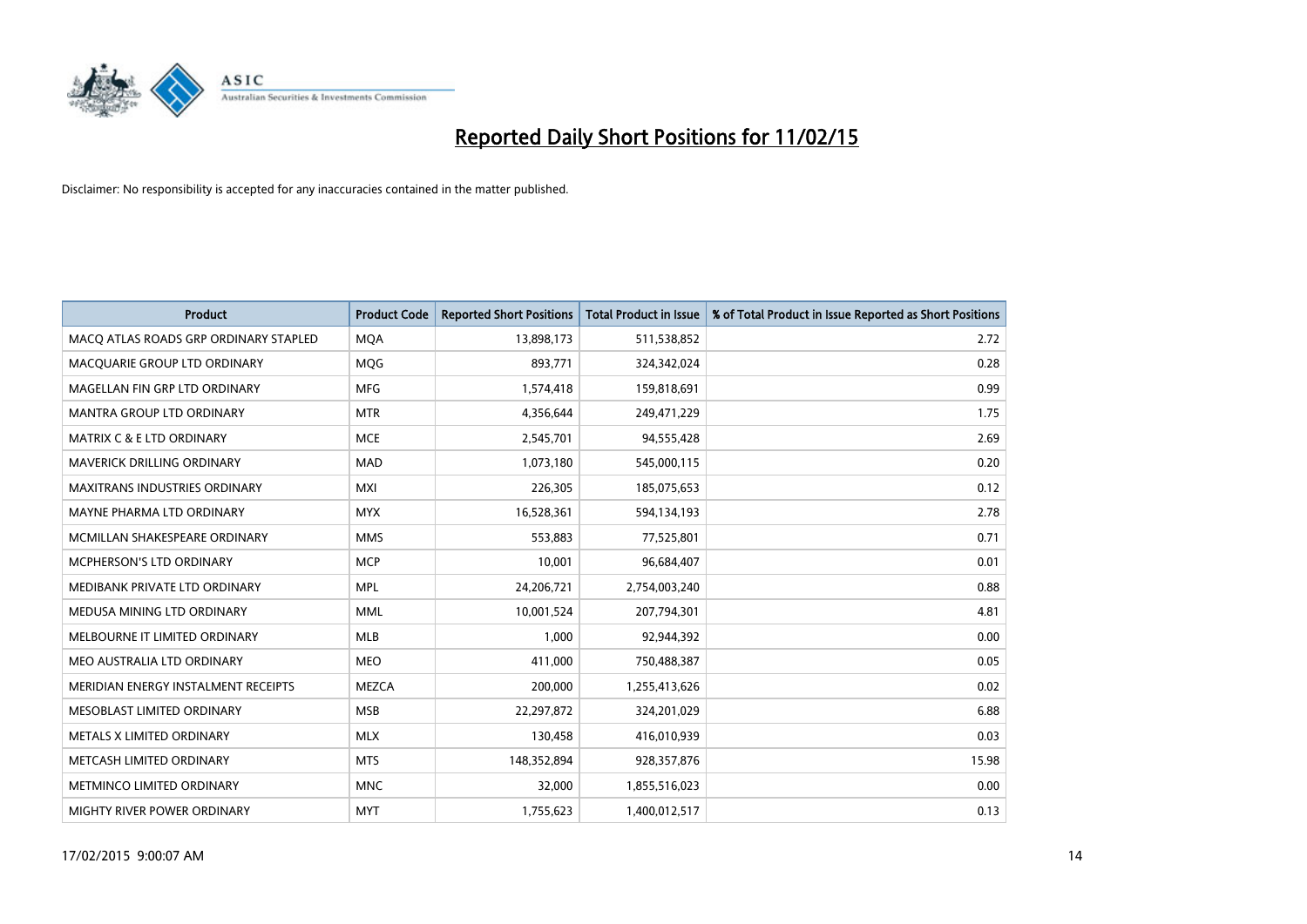

| <b>Product</b>                    | <b>Product Code</b> | <b>Reported Short Positions</b> | <b>Total Product in Issue</b> | % of Total Product in Issue Reported as Short Positions |
|-----------------------------------|---------------------|---------------------------------|-------------------------------|---------------------------------------------------------|
| MINCOR RESOURCES NL ORDINARY      | <b>MCR</b>          | 14,174                          | 188,208,274                   | 0.01                                                    |
| MINERAL DEPOSITS ORDINARY         | <b>MDL</b>          | 1,057,833                       | 103,676,341                   | 1.02                                                    |
| MINERAL RESOURCES, ORDINARY       | <b>MIN</b>          | 16,771,513                      | 187,270,274                   | 8.96                                                    |
| MINT PAYMENTS LTD ORDINARY        | <b>MNW</b>          | 33,879                          | 470,635,552                   | 0.01                                                    |
| MIRABELA NICKEL LTD ORDINARY      | <b>MBN</b>          | 2,012,293                       | 929,710,216                   | 0.22                                                    |
| MIRVAC GROUP STAPLED SECURITIES   | <b>MGR</b>          | 15,217,825                      | 3,697,197,370                 | 0.41                                                    |
| <b>MMAOFFSHOR ORDINARY</b>        | <b>MRM</b>          | 26,215,695                      | 368,666,221                   | 7.11                                                    |
| MOLOPO ENERGY LTD ORDINARY        | <b>MPO</b>          | 30,833                          | 248,832,798                   | 0.01                                                    |
| MONADELPHOUS GROUP ORDINARY       | <b>MND</b>          | 7,317,767                       | 92,998,380                    | 7.87                                                    |
| MONASH IVF GROUP LTD ORDINARY     | <b>MVF</b>          | 811,598                         | 231,081,089                   | 0.35                                                    |
| MORTGAGE CHOICE LTD ORDINARY      | MOC                 | 34,506                          | 124,216,248                   | 0.03                                                    |
| <b>MOUNT GIBSON IRON ORDINARY</b> | <b>MGX</b>          | 69,322,797                      | 1,090,805,085                 | 6.36                                                    |
| MULTIPLEX SITES SITES             | <b>MXUPA</b>        | 2,155                           | 4,500,000                     | 0.05                                                    |
| MYER HOLDINGS LTD ORDINARY        | <b>MYR</b>          | 116,415,393                     | 585,689,551                   | 19.88                                                   |
| NANOSONICS LIMITED ORDINARY       | <b>NAN</b>          | 2,679,085                       | 264,362,826                   | 1.01                                                    |
| NATIONAL AUST, BANK ORDINARY      | <b>NAB</b>          | 13,424,249                      | 2,419,353,823                 | 0.55                                                    |
| NATIONAL STORAGE STAPLED          | <b>NSR</b>          | 1,447,335                       | 295,631,660                   | 0.49                                                    |
| NAVITAS LIMITED ORDINARY          | <b>NVT</b>          | 2,977,335                       | 376,037,813                   | 0.79                                                    |
| NEARMAP LTD ORDINARY              | <b>NEA</b>          | 2,307,254                       | 348,196,101                   | 0.66                                                    |
| NEOMETALS LTD ORDINARY            | <b>NMT</b>          | 1,015                           | 502,212,757                   | 0.00                                                    |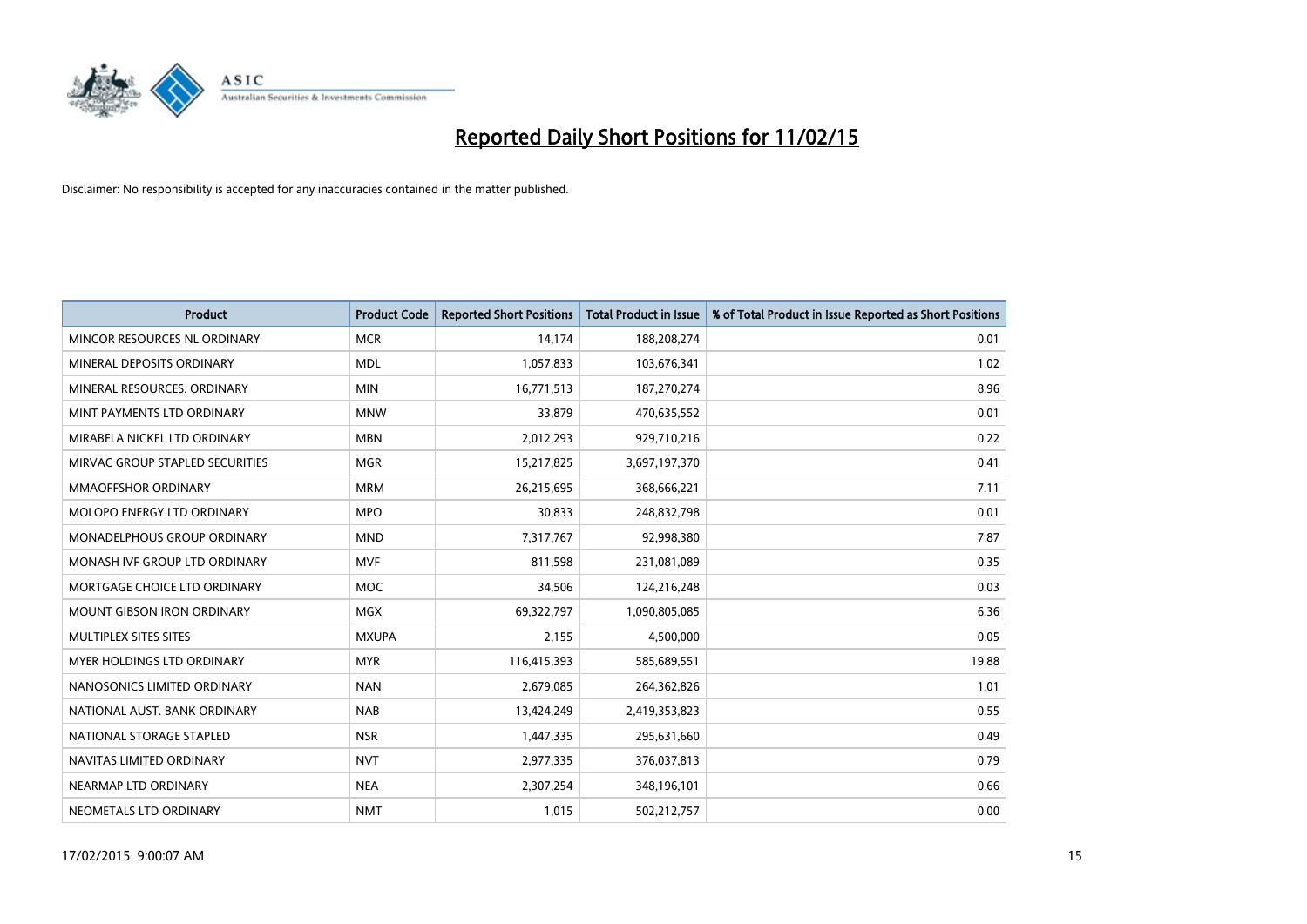

| <b>Product</b>                         | <b>Product Code</b> | <b>Reported Short Positions</b> | <b>Total Product in Issue</b> | % of Total Product in Issue Reported as Short Positions |
|----------------------------------------|---------------------|---------------------------------|-------------------------------|---------------------------------------------------------|
| NEON ENERGY LIMITED ORDINARY           | <b>NEN</b>          | 13,245                          | 553,037,848                   | 0.00                                                    |
| NEW HOPE CORPORATION ORDINARY          | <b>NHC</b>          | 1,088,363                       | 830,999,449                   | 0.13                                                    |
| NEWCREST MINING ORDINARY               | <b>NCM</b>          | 7,944,123                       | 766,510,971                   | 1.04                                                    |
| NEWS CORP A NON-VOTING CDI             | <b>NWSLV</b>        | 336                             | 2,513,551                     | 0.01                                                    |
| NEWS CORP B VOTING CDI                 | <b>NWS</b>          | 2,635,523                       | 39,943,353                    | 6.60                                                    |
| NEWSAT LIMITED ORDINARY                | <b>NWT</b>          | 6,337,554                       | 643,574,841                   | 0.98                                                    |
| NEXTDC LIMITED ORDINARY                | <b>NXT</b>          | 19,585,045                      | 193,154,486                   | 10.14                                                   |
| NEXUS ENERGY LIMITED ORDINARY          | <b>NXS</b>          | 58,176                          | 1,330,219,459                 | 0.00                                                    |
| NIB HOLDINGS LIMITED ORDINARY          | <b>NHF</b>          | 188,350                         | 439,004,182                   | 0.04                                                    |
| NINE ENTERTAINMENT ORDINARY            | <b>NEC</b>          | 19,069,493                      | 940,295,023                   | 2.03                                                    |
| NOBLE MINERAL RES ORDINARY             | <b>NMG</b>          | 2,365,726                       | 666,397,952                   | 0.36                                                    |
| NORTHERN IRON LTD ORDINARY             | <b>NFE</b>          | 11,392                          | 484,405,314                   | 0.00                                                    |
| NORTHERN STAR ORDINARY                 | <b>NST</b>          | 9,611,038                       | 592,256,718                   | 1.62                                                    |
| NOVION PROPERTY GRP STAPLED SECURITIES | <b>NVN</b>          | 30,074,962                      | 3,050,627,717                 | 0.99                                                    |
| NRW HOLDINGS LIMITED ORDINARY          | <b>NWH</b>          | 17,295,420                      | 278,888,011                   | 6.20                                                    |
| NUFARM LIMITED ORDINARY                | <b>NUF</b>          | 8,543,438                       | 264,948,132                   | 3.22                                                    |
| NUPLEX INDUSTRIES ORDINARY             | <b>NPX</b>          | 1,000                           | 198,125,827                   | 0.00                                                    |
| OCEANAGOLD CORP. CHESS DEPOSITARY INT  | <b>OGC</b>          | 442,669                         | 301,520,186                   | 0.15                                                    |
| OIL SEARCH LTD ORDINARY                | OSH                 | 27,546,672                      | 1,522,692,587                 | 1.81                                                    |
| OM HOLDINGS LIMITED ORDINARY           | OMH                 | 58,082                          | 733,423,337                   | 0.01                                                    |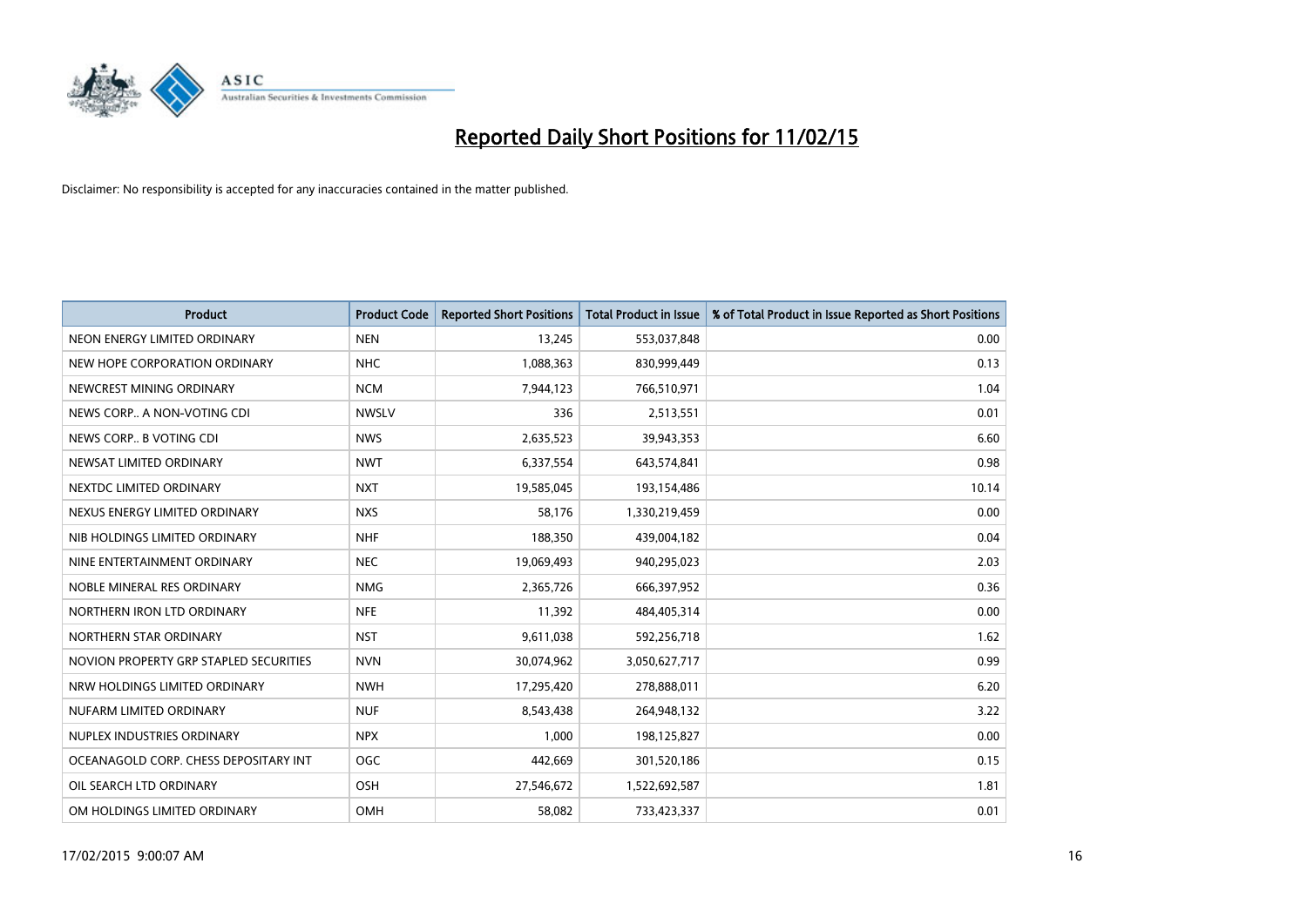

| <b>Product</b>                 | <b>Product Code</b> | <b>Reported Short Positions</b> | <b>Total Product in Issue</b> | % of Total Product in Issue Reported as Short Positions |
|--------------------------------|---------------------|---------------------------------|-------------------------------|---------------------------------------------------------|
| OOH!MEDIA LIMITED ORDINARY     | OML                 | 617,955                         | 149,882,534                   | 0.41                                                    |
| ORICA LIMITED ORDINARY         | ORI                 | 30,160,218                      | 372,743,291                   | 8.09                                                    |
| ORIGIN ENERGY ORDINARY         | <b>ORG</b>          | 12,370,856                      | 1,106,314,634                 | 1.12                                                    |
| OROCOBRE LIMITED ORDINARY      | <b>ORE</b>          | 3,731,254                       | 132,041,911                   | 2.83                                                    |
| ORORA LIMITED ORDINARY         | <b>ORA</b>          | 1,781,589                       | 1,206,684,923                 | 0.15                                                    |
| OROTONGROUP LIMITED ORDINARY   | <b>ORL</b>          | 75,918                          | 40,880,902                    | 0.19                                                    |
| OZ MINERALS ORDINARY           | OZL                 | 4,411,445                       | 303,470,022                   | 1.45                                                    |
| OZFOREX GROUP LTD ORDINARY     | <b>OFX</b>          | 10,305,425                      | 240,000,000                   | 4.29                                                    |
| <b>PACIFIC BRANDS ORDINARY</b> | <b>PBG</b>          | 87,298,025                      | 917,226,291                   | 9.52                                                    |
| PACIFIC SMILES GRP ORDINARY    | <b>PSQ</b>          | 133,000                         | 151,993,395                   | 0.09                                                    |
| PACT GROUP HLDGS LTD ORDINARY  | PGH                 | 1,347,771                       | 294,145,019                   | 0.46                                                    |
| PALADIN ENERGY LTD ORDINARY    | <b>PDN</b>          | 70,598,776                      | 1,666,927,668                 | 4.24                                                    |
| PANAUST LIMITED ORDINARY       | <b>PNA</b>          | 3,264,088                       | 637,071,326                   | 0.51                                                    |
| PANCONTINENTAL OIL ORDINARY    | <b>PCL</b>          | 7,500                           | 1,150,994,096                 | 0.00                                                    |
| PANORAMIC RESOURCES ORDINARY   | PAN                 | 1,467,732                       | 321,424,015                   | 0.46                                                    |
| PANTERRA GOLD LTD ORDINARY     | PGI                 | $\mathbf{1}$                    | 848,124,168                   | 0.00                                                    |
| PAPERLINX LIMITED ORDINARY     | <b>PPX</b>          | 57,743                          | 665, 181, 261                 | 0.01                                                    |
| PATTIES FOODS LTD ORDINARY     | PFL                 | 7,327                           | 139,234,153                   | 0.01                                                    |
| PEET LIMITED ORDINARY          | <b>PPC</b>          | 9,618                           | 484,853,684                   | 0.00                                                    |
| PERPETUAL LIMITED ORDINARY     | PPT                 | 1,118,418                       | 46,574,426                    | 2.40                                                    |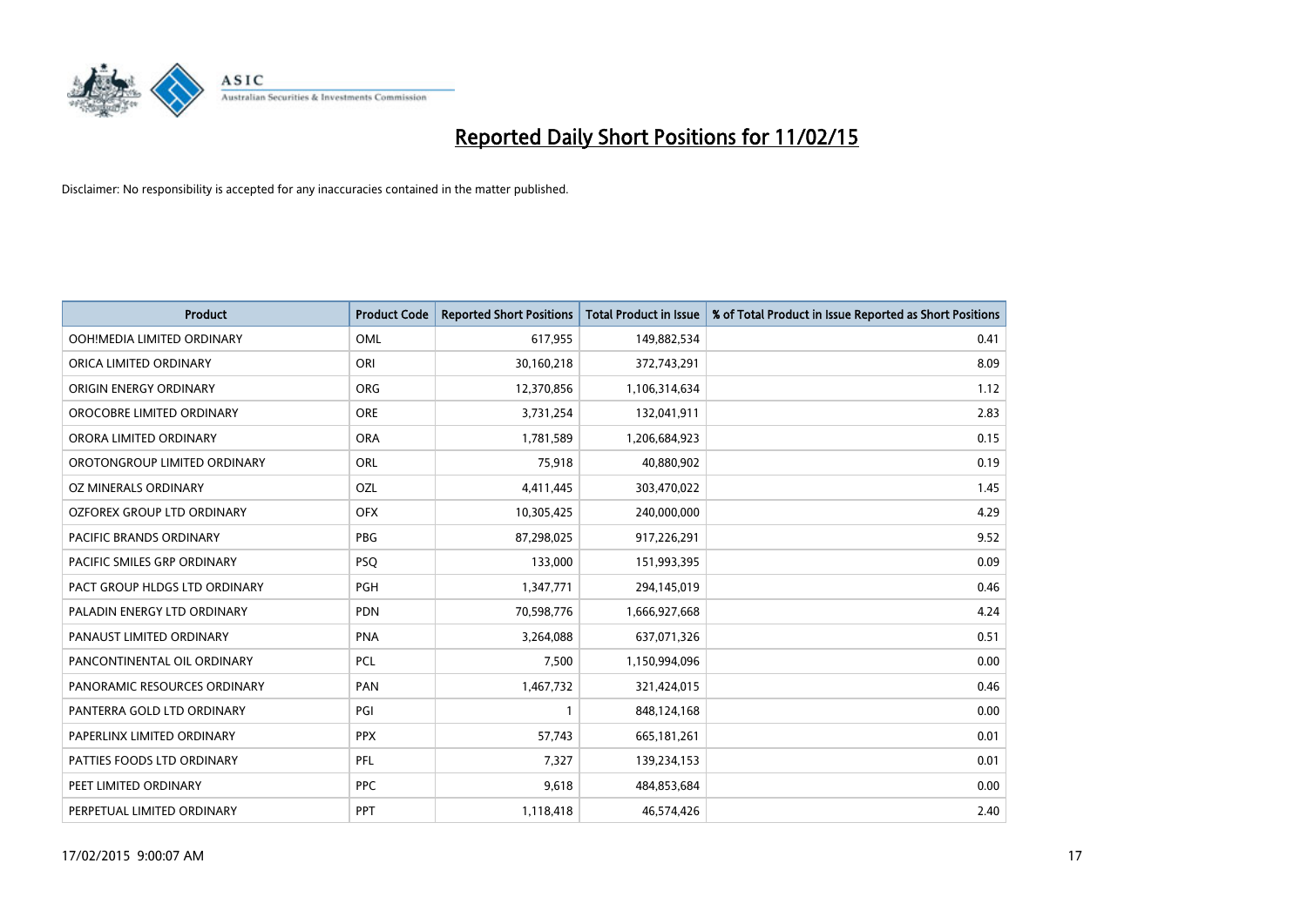

| <b>Product</b>                    | <b>Product Code</b> | <b>Reported Short Positions</b> | <b>Total Product in Issue</b> | % of Total Product in Issue Reported as Short Positions |
|-----------------------------------|---------------------|---------------------------------|-------------------------------|---------------------------------------------------------|
| PERSEUS MINING LTD ORDINARY       | PRU                 | 15,672,108                      | 526,656,401                   | 2.98                                                    |
| PHARMAXIS LTD ORDINARY            | <b>PXS</b>          | 8,777                           | 310,621,349                   | 0.00                                                    |
| PHOSPHAGENICS LTD. ORDINARY       | POH                 | 250,000                         | 1,261,965,957                 | 0.02                                                    |
| PLATINUM ASSET ORDINARY           | <b>PTM</b>          | 1,059,470                       | 581,895,380                   | 0.18                                                    |
| PLATINUM AUSTRALIA ORDINARY       | <b>PLA</b>          | 836,127                         | 504,968,043                   | 0.17                                                    |
| PLATINUM CAPITAL LTD ORDINARY     | <b>PMC</b>          | 28,567                          | 232,190,254                   | 0.01                                                    |
| PMP LIMITED ORDINARY              | <b>PMP</b>          | 27,581                          | 323,781,124                   | 0.01                                                    |
| POSEIDON NICK LTD ORDINARY        | <b>POS</b>          | 1,716,313                       | 683,588,322                   | 0.25                                                    |
| PRANA BIOTECHNOLOGY ORDINARY      | <b>PBT</b>          | 2,279,355                       | 488,936,960                   | 0.47                                                    |
| PREMIER INVESTMENTS ORDINARY      | <b>PMV</b>          | 798,723                         | 155,900,075                   | 0.51                                                    |
| PRIMA BIOMED LTD ORDINARY         | <b>PRR</b>          | 377,446                         | 1,389,839,964                 | 0.03                                                    |
| PRIMARY HEALTH CARE ORDINARY      | <b>PRY</b>          | 42,991,882                      | 512,130,550                   | 8.39                                                    |
| PRIME MEDIA GRP LTD ORDINARY      | <b>PRT</b>          | 1,209,832                       | 366,330,303                   | 0.33                                                    |
| PROGRAMMED ORDINARY               | <b>PRG</b>          | 521,672                         | 118,651,911                   | 0.44                                                    |
| PROMESA LIMITED ORDINARY          | <b>PRA</b>          | 1,848,713                       | 384,412,465                   | 0.48                                                    |
| PURA VIDA ENERGY NL ORDINARY      | <b>PVD</b>          | 1,169,063                       | 133,404,383                   | 0.88                                                    |
| <b>QANTAS AIRWAYS ORDINARY</b>    | QAN                 | 1,381,380                       | 2,196,330,250                 | 0.06                                                    |
| OBE INSURANCE GROUP ORDINARY      | QBE                 | 13,799,462                      | 1,364,945,301                 | 1.01                                                    |
| ORXPHARMA LTD ORDINARY            | <b>QRX</b>          | 29,880                          | 164,190,969                   | 0.02                                                    |
| <b>QUBE HOLDINGS LTD ORDINARY</b> | QUB                 | 4,001,060                       | 1,054,428,076                 | 0.38                                                    |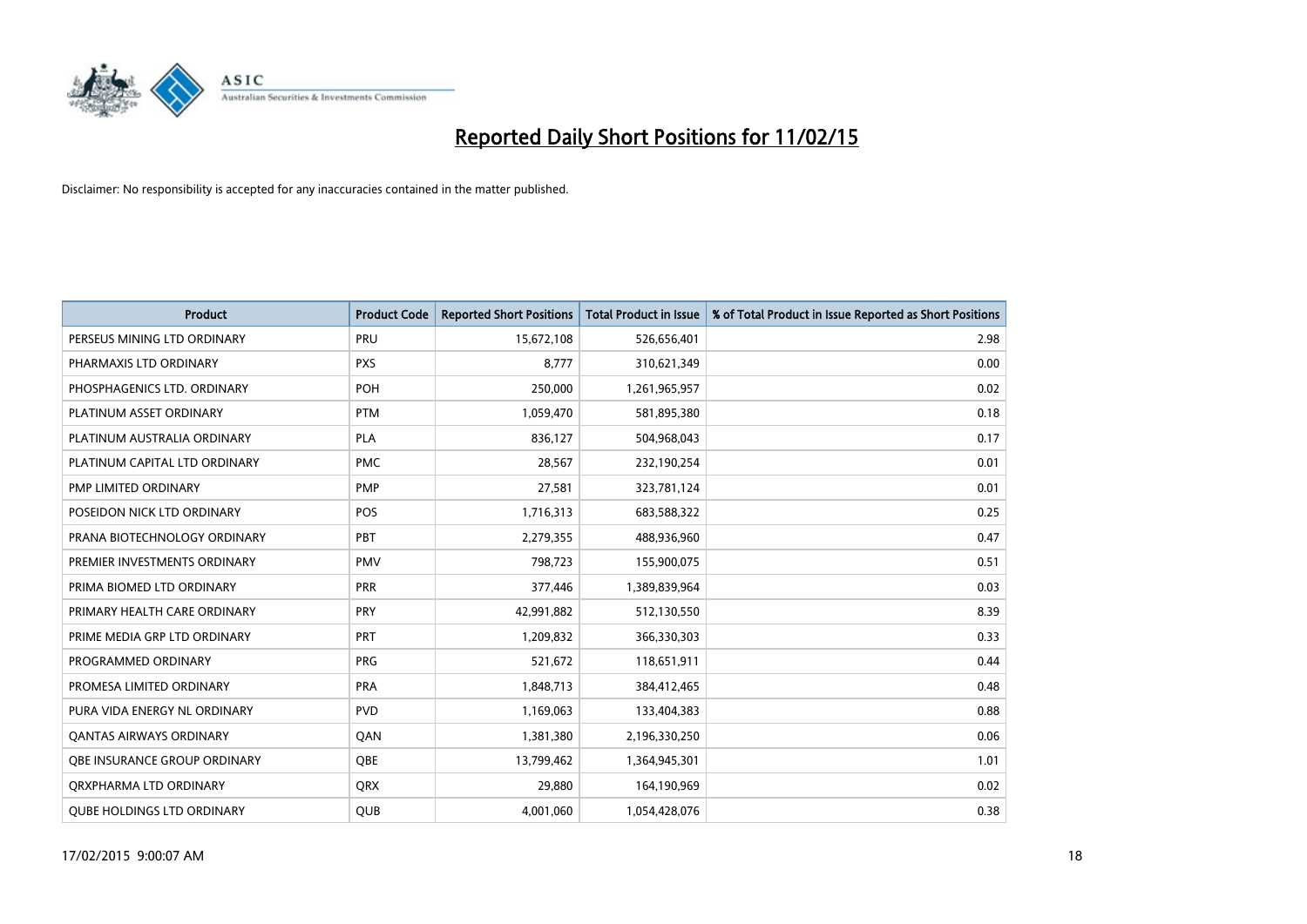

| <b>Product</b>                      | <b>Product Code</b> | <b>Reported Short Positions</b> | <b>Total Product in Issue</b> | % of Total Product in Issue Reported as Short Positions |
|-------------------------------------|---------------------|---------------------------------|-------------------------------|---------------------------------------------------------|
| QUICKSTEP HOLDINGS ORDINARY         | OHL                 | 50,000                          | 397,679,021                   | 0.01                                                    |
| RAMSAY HEALTH CARE ORDINARY         | <b>RHC</b>          | 410,145                         | 202,081,252                   | 0.20                                                    |
| <b>RCG CORPORATION LTD ORDINARY</b> | <b>RCG</b>          | 292,391                         | 268,408,625                   | 0.11                                                    |
| <b>RCR TOMLINSON ORDINARY</b>       | <b>RCR</b>          | 728,875                         | 138,745,453                   | 0.53                                                    |
| <b>REA GROUP ORDINARY</b>           | <b>REA</b>          | 2,056,794                       | 131,714,699                   | 1.56                                                    |
| RECALL HOLDINGS LTD ORDINARY        | <b>REC</b>          | 705,492                         | 313,674,711                   | 0.22                                                    |
| <b>RECKON LIMITED ORDINARY</b>      | <b>RKN</b>          | 1,501,180                       | 112,084,762                   | 1.34                                                    |
| RED 5 LIMITED ORDINARY              | <b>RED</b>          | 174,740                         | 759,451,008                   | 0.02                                                    |
| <b>RED FORK ENERGY ORDINARY</b>     | <b>RFE</b>          | 112,160                         | 501,051,719                   | 0.02                                                    |
| REDBANK ENERGY LTD ORDINARY         | AEJ                 | 13                              | 786,287                       | 0.00                                                    |
| REGIONAL EXPRESS ORDINARY           | <b>REX</b>          | 35,293                          | 110,154,375                   | 0.03                                                    |
| REGIS HEALTHCARE LTD ORDINARY       | <b>REG</b>          | 1,059,626                       | 300, 345, 797                 | 0.35                                                    |
| REGIS RESOURCES ORDINARY            | <b>RRL</b>          | 31,617,692                      | 499,781,595                   | 6.33                                                    |
| RESMED INC CDI 10:1                 | <b>RMD</b>          | 4,583,685                       | 1,403,838,170                 | 0.33                                                    |
| <b>RESOLUTE MINING ORDINARY</b>     | <b>RSG</b>          | 3,519,037                       | 641,189,223                   | 0.55                                                    |
| <b>RESOURCE GENERATION ORDINARY</b> | <b>RES</b>          | 1,220                           | 581,380,338                   | 0.00                                                    |
| RETAIL FOOD GROUP ORDINARY          | <b>RFG</b>          | 5,029,132                       | 159,386,728                   | 3.16                                                    |
| REX MINERALS LIMITED ORDINARY       | <b>RXM</b>          | 938,031                         | 220,519,784                   | 0.43                                                    |
| <b>RIDLEY CORPORATION ORDINARY</b>  | <b>RIC</b>          | 10,997                          | 307,817,071                   | 0.00                                                    |
| RIO TINTO LIMITED ORDINARY          | <b>RIO</b>          | 3,744,086                       | 435,758,720                   | 0.86                                                    |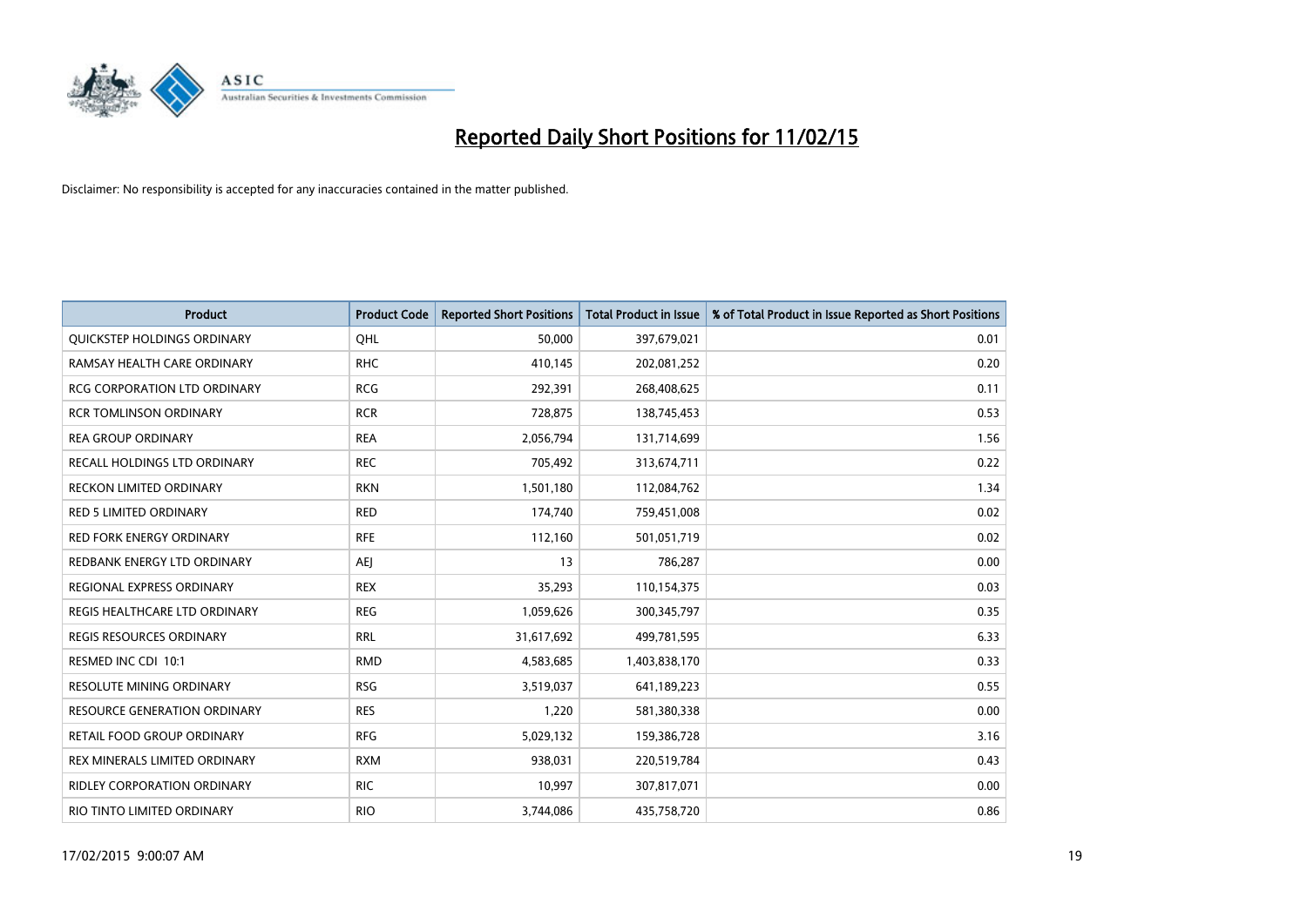

| <b>Product</b>                        | <b>Product Code</b> | <b>Reported Short Positions</b> | <b>Total Product in Issue</b> | % of Total Product in Issue Reported as Short Positions |
|---------------------------------------|---------------------|---------------------------------|-------------------------------|---------------------------------------------------------|
| ROC OIL COMPANY ORDINARY              | <b>ROC</b>          | 359,692                         | 687,618,400                   | 0.05                                                    |
| <b>ROX RESOURCES ORDINARY</b>         | <b>RXL</b>          | 5,523,255                       | 849,673,095                   | 0.65                                                    |
| ROYAL WOLF HOLDINGS ORDINARY          | <b>RWH</b>          | 181,790                         | 100,387,052                   | 0.18                                                    |
| RTG MINING INC. CDI 1:1               | <b>RTG</b>          | 603,773                         | 76,537,809                    | 0.79                                                    |
| SAI GLOBAL LIMITED ORDINARY           | SAI                 | 1,081,676                       | 211,761,727                   | 0.51                                                    |
| SALMAT LIMITED ORDINARY               | <b>SLM</b>          | 102,029                         | 159,812,799                   | 0.06                                                    |
| SAMSON OIL & GAS LTD ORDINARY         | SSN                 | 1,101,600                       | 2,837,782,022                 | 0.04                                                    |
| SANDFIRE RESOURCES ORDINARY           | <b>SFR</b>          | 2,893,073                       | 156,428,011                   | 1.85                                                    |
| <b>SANTOS LTD ORDINARY</b>            | <b>STO</b>          | 16,618,972                      | 982,307,809                   | 1.69                                                    |
| SARACEN MINERAL ORDINARY              | SAR                 | 1,475,220                       | 792,784,738                   | 0.19                                                    |
| SCA PROPERTY GROUP STAPLED SECURITIES | <b>SCP</b>          | 19,624,477                      | 650,839,582                   | 3.02                                                    |
| <b>SCENTRE GRP STAPLED</b>            | <b>SCG</b>          | 18,704,073                      | 5,324,296,678                 | 0.35                                                    |
| SEDGMAN LIMITED ORDINARY              | SDM                 | 1,128,550                       | 227,059,277                   | 0.50                                                    |
| SEEK LIMITED ORDINARY                 | <b>SEK</b>          | 8,988,029                       | 342,622,917                   | 2.62                                                    |
| SELECT HARVESTS ORDINARY              | SHV                 | 1,155,177                       | 70,940,874                    | 1.63                                                    |
| SENEX ENERGY LIMITED ORDINARY         | <b>SXY</b>          | 100,035,504                     | 1,149,657,377                 | 8.70                                                    |
| SERVICE STREAM ORDINARY               | SSM                 | 30                              | 386,389,873                   | 0.00                                                    |
| SEVEN GROUP HOLDINGS ORDINARY         | <b>SVW</b>          | 9,863,979                       | 296,260,281                   | 3.33                                                    |
| SEVEN WEST MEDIA LTD ORDINARY         | <b>SWM</b>          | 24,253,028                      | 999,160,872                   | 2.43                                                    |
| SEYMOUR WHYTE LTD ORDINARY            | SWL                 | 56,371                          | 87,647,595                    | 0.06                                                    |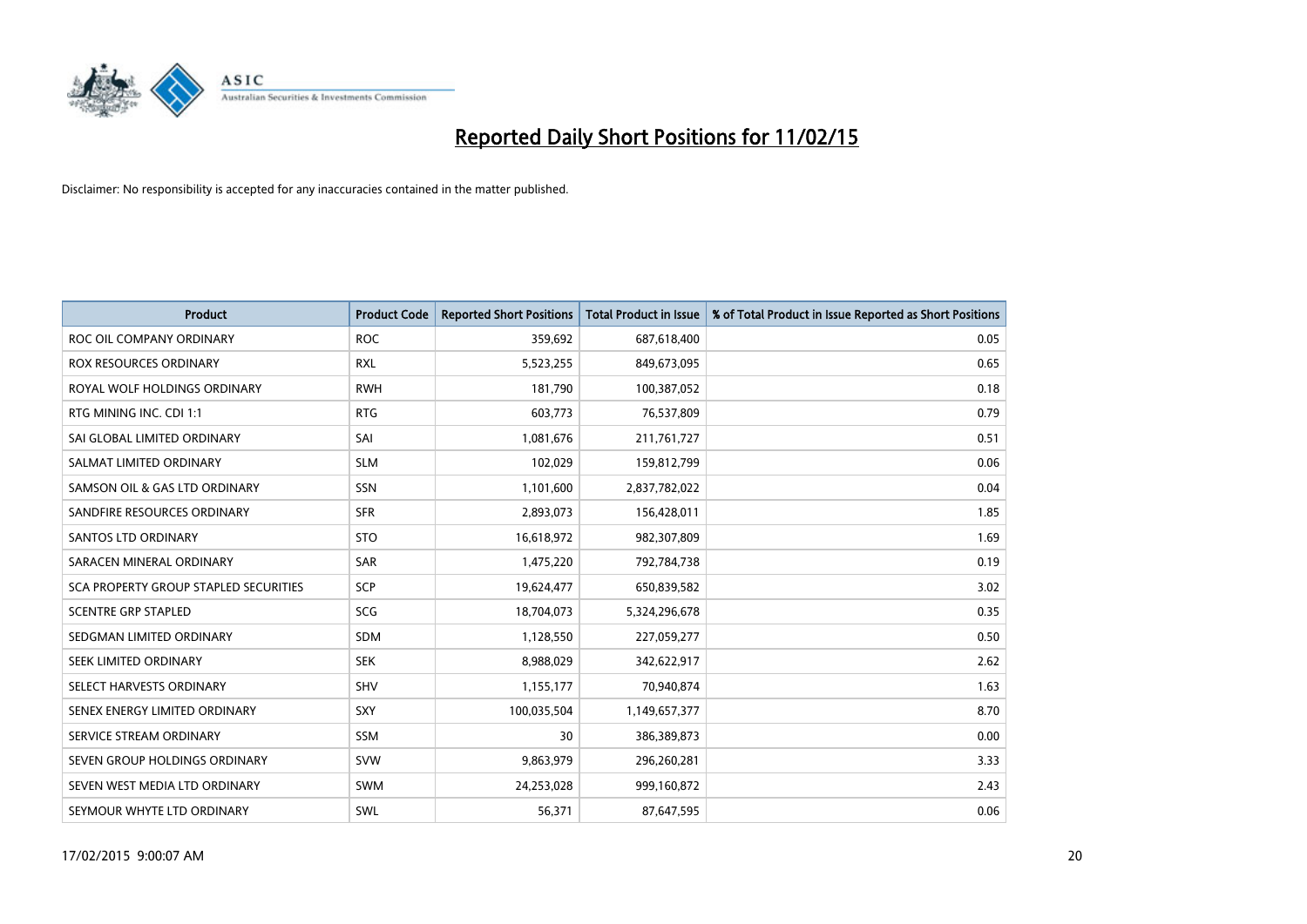

| <b>Product</b>                           | <b>Product Code</b> | <b>Reported Short Positions</b> | <b>Total Product in Issue</b> | % of Total Product in Issue Reported as Short Positions |
|------------------------------------------|---------------------|---------------------------------|-------------------------------|---------------------------------------------------------|
| SG FLEET GROUP LTD ORDINARY              | SGF                 | 500,000                         | 242,691,826                   | 0.21                                                    |
| SHINE CORPORATE ORDINARY                 | <b>SHI</b>          | 42,420                          | 172,400,081                   | 0.02                                                    |
| SIGMA PHARMACEUTICAL ORDINARY            | <b>SIP</b>          | 21,411,219                      | 1,093,424,867                 | 1.96                                                    |
| SILEX SYSTEMS ORDINARY                   | <b>SLX</b>          | 6,945,063                       | 170,467,339                   | 4.07                                                    |
| SILVER CHEF LIMITED ORDINARY             | SIV                 | 12,680                          | 29,640,865                    | 0.04                                                    |
| SILVER LAKE RESOURCE ORDINARY            | <b>SLR</b>          | 19,940,169                      | 503,233,971                   | 3.96                                                    |
| SIMONDS GRP LTD ORDINARY                 | <b>SIO</b>          | 656,557                         | 151,412,268                   | 0.43                                                    |
| SIMS METAL MGMT LTD ORDINARY             | SGM                 | 18,048,420                      | 204,696,717                   | 8.82                                                    |
| SINGAPORE TELECOMM. CHESS DEPOSITARY INT | SGT                 | 5,589,573                       | 127,005,879                   | 4.40                                                    |
| SINO GAS ENERGY ORDINARY                 | <b>SEH</b>          | 11,117,823                      | 1,544,247,358                 | 0.72                                                    |
| SIRIUS RESOURCES NL ORDINARY             | <b>SIR</b>          | 16,793,095                      | 341,438,269                   | 4.92                                                    |
| SIRTEX MEDICAL ORDINARY                  | <b>SRX</b>          | 98,295                          | 56,530,231                    | 0.17                                                    |
| SKILLED GROUP LTD ORDINARY               | <b>SKE</b>          | 6,565,007                       | 235,753,791                   | 2.78                                                    |
| <b>SKY NETWORK ORDINARY</b>              | <b>SKT</b>          | 11,399,428                      | 389,139,785                   | 2.93                                                    |
| SKYCITY ENT GRP LTD ORDINARY             | <b>SKC</b>          | 8,774,329                       | 587,472,741                   | 1.49                                                    |
| <b>SLATER &amp; GORDON ORDINARY</b>      | SGH                 | 5,290,171                       | 208,695,621                   | 2.53                                                    |
| SMS MANAGEMENT. ORDINARY                 | <b>SMX</b>          | 1,291,409                       | 69,318,017                    | 1.86                                                    |
| SONIC HEALTHCARE ORDINARY                | <b>SHL</b>          | 3,055,188                       | 401,401,556                   | 0.76                                                    |
| SOUL PATTINSON (W.H) ORDINARY            | SOL                 | 29,473                          | 239,395,320                   | 0.01                                                    |
| SPARK INFRASTRUCTURE STAPLED US PROHIBT. | SKI                 | 28,107,889                      | 1,466,360,128                 | 1.92                                                    |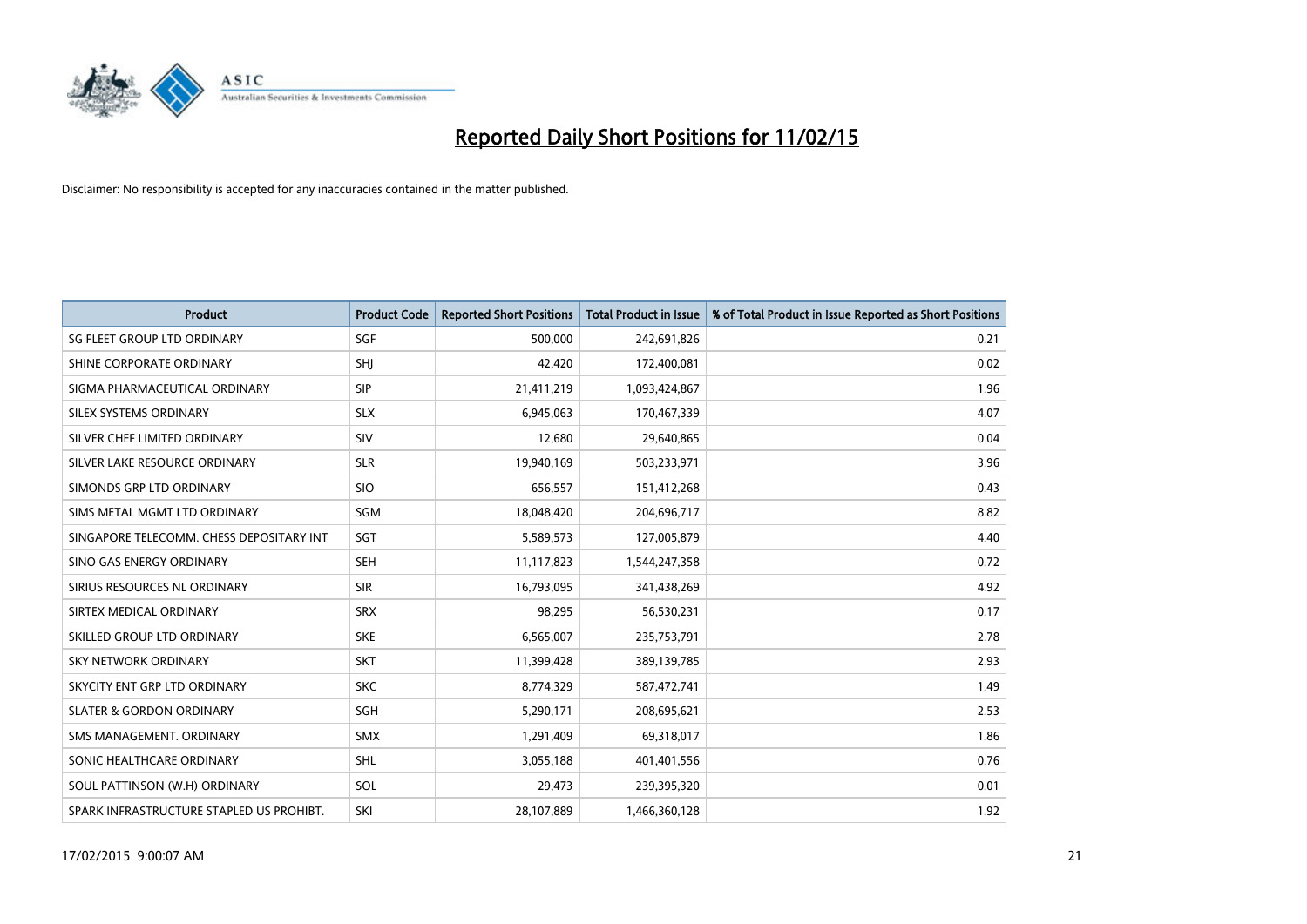

| <b>Product</b>                       | <b>Product Code</b> | <b>Reported Short Positions</b> | <b>Total Product in Issue</b> | % of Total Product in Issue Reported as Short Positions |
|--------------------------------------|---------------------|---------------------------------|-------------------------------|---------------------------------------------------------|
| SPARK NEW ZEALAND ORDINARY           | <b>SPK</b>          | 9,534,138                       | 1,834,775,347                 | 0.52                                                    |
| SPDR 200 FUND ETF UNITS              | <b>STW</b>          | 21,307                          | 48,405,598                    | 0.04                                                    |
| SPECIALTY FASHION ORDINARY           | <b>SFH</b>          | 31,994                          | 192,236,121                   | 0.02                                                    |
| SPOTLESS GRP HLD LTD ORDINARY        | <b>SPO</b>          | 31,145,256                      | 1,098,290,178                 | 2.84                                                    |
| ST BARBARA LIMITED ORDINARY          | <b>SBM</b>          | 5,556,944                       | 495,102,525                   | 1.12                                                    |
| STARPHARMA HOLDINGS ORDINARY         | SPL                 | 9,085,425                       | 319,138,501                   | 2.85                                                    |
| STEADFAST GROUP LTD ORDINARY         | SDF                 | 16,798,282                      | 503,352,992                   | 3.34                                                    |
| STHN CROSS MEDIA ORDINARY            | SXL                 | 33,513,467                      | 732,319,622                   | 4.58                                                    |
| STOCKLAND UNITS/ORD STAPLED          | SGP                 | 7,050,350                       | 2,348,746,744                 | 0.30                                                    |
| STRAITS RES LTD. ORDINARY            | <b>SRO</b>          | 20,212                          | 1,217,730,293                 | 0.00                                                    |
| STW COMMUNICATIONS ORDINARY          | SGN                 | 7,839,034                       | 409,699,000                   | 1.91                                                    |
| SUNCORP GROUP LTD ORDINARY           | <b>SUN</b>          | 5,777,309                       | 1,286,600,980                 | 0.45                                                    |
| SUNDANCE ENERGY ORDINARY             | <b>SEA</b>          | 4,378,267                       | 549,295,839                   | 0.80                                                    |
| SUNDANCE RESOURCES ORDINARY          | SDL                 | 88,270,696                      | 3,110,250,938                 | 2.84                                                    |
| SUNLAND GROUP LTD ORDINARY           | <b>SDG</b>          | 135,708                         | 181,710,087                   | 0.07                                                    |
| SUPER RET REP LTD ORDINARY           | SUL                 | 20,346,237                      | 197,030,571                   | 10.33                                                   |
| SWICK MINING ORDINARY                | <b>SWK</b>          | 50,000                          | 217,643,703                   | 0.02                                                    |
| SYD AIRPORT STAPLED US PROHIBIT.     | <b>SYD</b>          | 24,881,191                      | 2,216,216,041                 | 1.12                                                    |
| SYRAH RESOURCES ORDINARY             | <b>SYR</b>          | 6,253,750                       | 164,210,076                   | 3.81                                                    |
| <b>TABCORP HOLDINGS LTD ORDINARY</b> | <b>TAH</b>          | 16,881,701                      | 765,652,364                   | 2.20                                                    |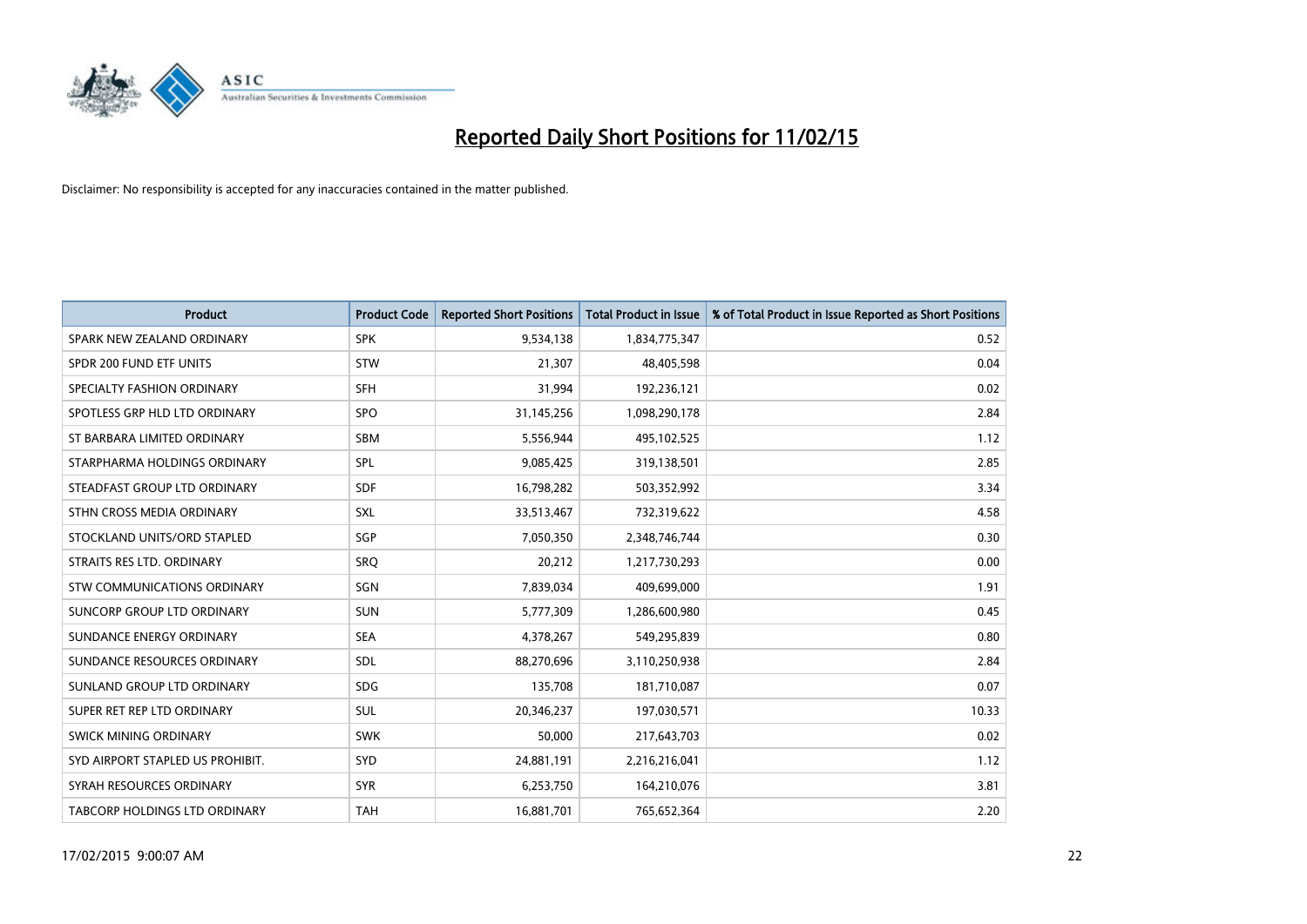

| <b>Product</b>                        | <b>Product Code</b> | <b>Reported Short Positions</b> | <b>Total Product in Issue</b> | % of Total Product in Issue Reported as Short Positions |
|---------------------------------------|---------------------|---------------------------------|-------------------------------|---------------------------------------------------------|
| TABCORP HOLDINGS LTD RTS23FEB15 FORUS | <b>TAHR</b>         | 13,923                          | 63,804,363                    | 0.02                                                    |
| TAP OIL LIMITED ORDINARY              | <b>TAP</b>          | 93,368                          | 243,186,639                   | 0.04                                                    |
| TASSAL GROUP LIMITED ORDINARY         | <b>TGR</b>          | 237,060                         | 146,897,115                   | 0.16                                                    |
| <b>TATTS GROUP LTD ORDINARY</b>       | <b>TTS</b>          | 21,682,200                      | 1,445,759,948                 | 1.50                                                    |
| <b>TECHNOLOGY ONE ORDINARY</b>        | <b>TNE</b>          | 2,914,825                       | 309,209,455                   | 0.94                                                    |
| TELSTRA CORPORATION, ORDINARY         | <b>TLS</b>          | 66,914,538                      | 12,225,655,836                | 0.55                                                    |
| TEN NETWORK HOLDINGS ORDINARY         | <b>TEN</b>          | 135,943,333                     | 2,630,984,596                 | 5.17                                                    |
| TERANGA GOLD CORP CDI 1:1             | <b>TGZ</b>          | 1,374                           | 71,141,662                    | 0.00                                                    |
| TFS CORPORATION LTD ORDINARY          | <b>TFC</b>          | 12,060,043                      | 326,983,445                   | 3.69                                                    |
| THE PAS GROUP LTD ORDINARY            | <b>PGR</b>          | 2,149                           | 136,690,860                   | 0.00                                                    |
| THE REJECT SHOP ORDINARY              | <b>TRS</b>          | 2,724,642                       | 28,844,648                    | 9.45                                                    |
| THINK CHILDCARE EDU ORDINARY          | <b>TNK</b>          | 500,000                         | 39,600,000                    | 1.26                                                    |
| THORN GROUP LIMITED ORDINARY          | <b>TGA</b>          | 26,970                          | 151,337,839                   | 0.02                                                    |
| <b>TIGER RESOURCES ORDINARY</b>       | <b>TGS</b>          | 5,856,078                       | 1,143,541,406                 | 0.51                                                    |
| <b>TISSUE THERAPIES ORDINARY</b>      | <b>TIS</b>          | 755,000                         | 263,358,277                   | 0.29                                                    |
| TOLL HOLDINGS LTD ORDINARY            | <b>TOL</b>          | 25,856,931                      | 717,437,878                   | 3.60                                                    |
| TORO ENERGY LIMITED ORDINARY          | <b>TOE</b>          | 30,944                          | 1,903,769,581                 | 0.00                                                    |
| <b>TOWER LIMITED ORDINARY</b>         | <b>TWR</b>          | 1,000                           | 178,145,130                   | 0.00                                                    |
| TOX FREE SOLUTIONS ORDINARY           | <b>TOX</b>          | 1,470,385                       | 133,752,359                   | 1.10                                                    |
| TPG TELECOM LIMITED ORDINARY          | <b>TPM</b>          | 15,684,617                      | 793,808,141                   | 1.98                                                    |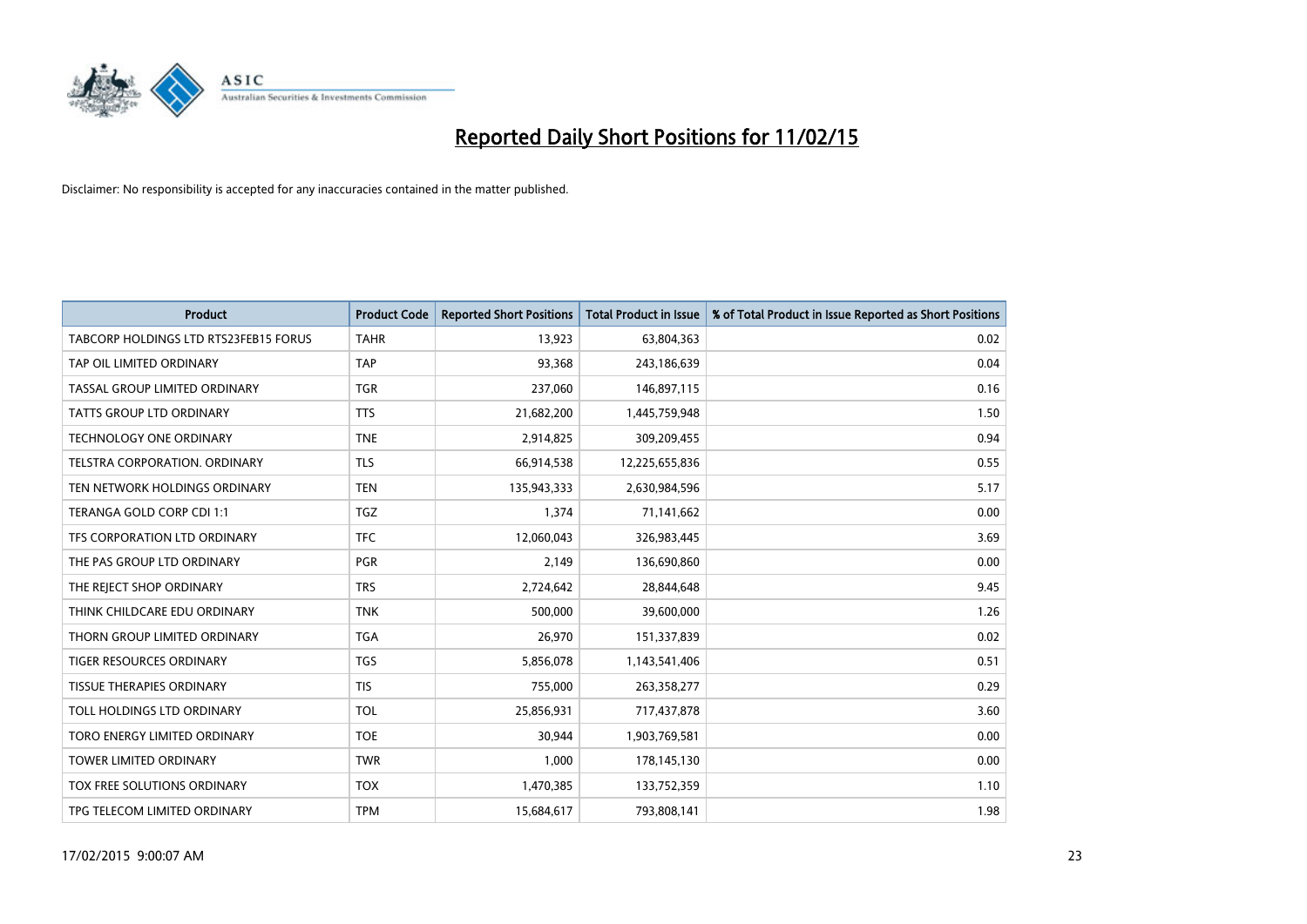

| <b>Product</b>                       | <b>Product Code</b> | <b>Reported Short Positions</b> | <b>Total Product in Issue</b> | % of Total Product in Issue Reported as Short Positions |
|--------------------------------------|---------------------|---------------------------------|-------------------------------|---------------------------------------------------------|
| <b>TRADE ME GROUP ORDINARY</b>       | <b>TME</b>          | 5,230,720                       | 396,830,595                   | 1.32                                                    |
| TRANSFIELD SERVICES ORDINARY         | <b>TSE</b>          | 6,308,800                       | 512,457,716                   | 1.23                                                    |
| TRANSPACIFIC INDUST, ORDINARY        | <b>TPI</b>          | 84,298,675                      | 1,579,699,505                 | 5.34                                                    |
| TRANSURBAN GROUP TRIPLE STAPLED SEC. | <b>TCL</b>          | 11,166,608                      | 1,906,390,878                 | 0.59                                                    |
| <b>TREASURY GROUP ORDINARY</b>       | <b>TRG</b>          | 71,703                          | 27,604,144                    | 0.26                                                    |
| TREASURY WINE ESTATE ORDINARY        | <b>TWE</b>          | 9,344,546                       | 651,261,403                   | 1.43                                                    |
| TROY RESOURCES LTD ORDINARY          | <b>TRY</b>          | 3,306,639                       | 195,265,161                   | 1.69                                                    |
| UGL LIMITED ORDINARY                 | UGL                 | 19,154,815                      | 166,511,240                   | 11.50                                                   |
| UNILIFE CORPORATION CDI 6:1          | <b>UNS</b>          | 115,000                         | 273,135,402                   | 0.04                                                    |
| UNITY MINING LTD ORDINARY            | <b>UML</b>          | 320,000                         | 1,140,312,866                 | 0.03                                                    |
| UXC LIMITED ORDINARY                 | <b>UXC</b>          | 1,646,695                       | 331,590,518                   | 0.50                                                    |
| <b>VEDA GROUP LTD ORDINARY</b>       | <b>VED</b>          | 12,719,216                      | 842,055,406                   | 1.51                                                    |
| <b>VENTURE MINERALS ORDINARY</b>     | <b>VMS</b>          | 238,000                         | 287,320,170                   | 0.08                                                    |
| <b>VILLAGE ROADSHOW LTD ORDINARY</b> | <b>VRL</b>          | 1,188,673                       | 159,515,151                   | 0.75                                                    |
| <b>VIRGIN AUS HLDG LTD ORDINARY</b>  | <b>VAH</b>          | 34,144,507                      | 3,524,912,131                 | 0.97                                                    |
| VIRTUS HEALTH LTD ORDINARY           | <b>VRT</b>          | 5,754,162                       | 79,885,938                    | 7.20                                                    |
| VISION EYE INSTITUTE ORDINARY        | <b>VEI</b>          | 1,586,666                       | 178,873,554                   | 0.89                                                    |
| <b>VOCATION LTD ORDINARY</b>         | <b>VET</b>          | 11,699,478                      | 230,000,000                   | 5.09                                                    |
| <b>VOCUS COMMS LTD ORDINARY</b>      | <b>VOC</b>          | 2,942,479                       | 105,385,283                   | 2.79                                                    |
| WAM CAPITAL LIMITED ORDINARY         | <b>WAM</b>          | 171                             | 345,405,201                   | 0.00                                                    |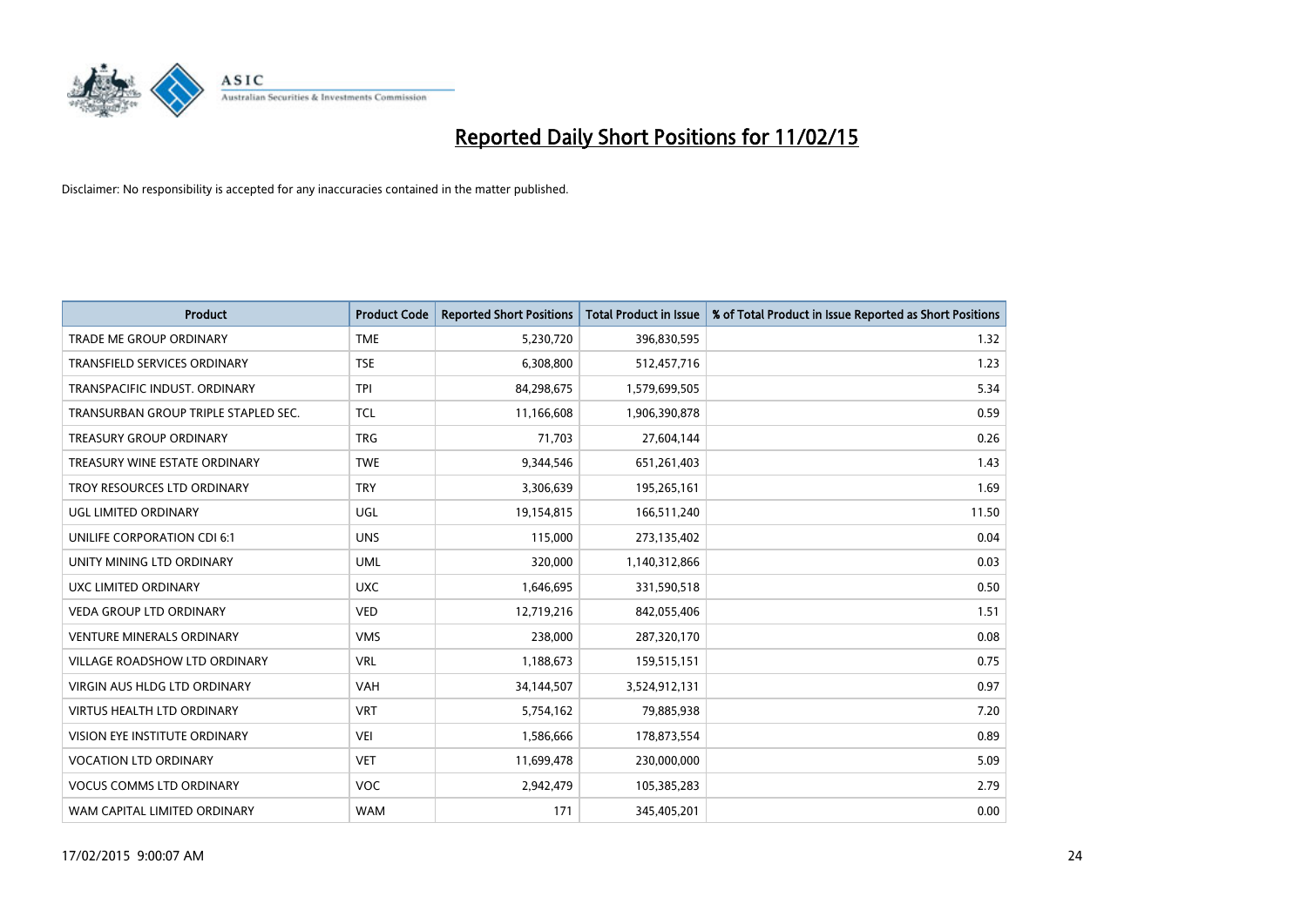

| <b>Product</b>                       | <b>Product Code</b> | <b>Reported Short Positions</b> | <b>Total Product in Issue</b> | % of Total Product in Issue Reported as Short Positions |
|--------------------------------------|---------------------|---------------------------------|-------------------------------|---------------------------------------------------------|
| WARRNAMBOOL CHEESE ORDINARY          | <b>WCB</b>          | 19                              | 56,098,797                    | 0.00                                                    |
| <b>WATPAC LIMITED ORDINARY</b>       | <b>WTP</b>          | 2,643,219                       | 189,258,397                   | 1.40                                                    |
| <b>WDS LIMITED ORDINARY</b>          | <b>WDS</b>          | 200,188                         | 144,740,614                   | 0.14                                                    |
| WEBIET LIMITED ORDINARY              | <b>WEB</b>          | 1,784,976                       | 79,397,959                    | 2.25                                                    |
| <b>WESFARMERS LIMITED ORDINARY</b>   | <b>WES</b>          | 10,266,708                      | 1,123,752,517                 | 0.91                                                    |
| <b>WESTERN AREAS LTD ORDINARY</b>    | <b>WSA</b>          | 3,731,794                       | 232,580,131                   | 1.60                                                    |
| WESTERN DESERT RES. ORDINARY         | <b>WDR</b>          | 2,490,070                       | 620,049,919                   | 0.40                                                    |
| WESTERN DESERT RES. RIGHTS 31-MAR-14 | <b>WDRR</b>         | 17,835                          | 120,009,662                   | 0.01                                                    |
| <b>WESTFIELD CORP STAPLED</b>        | WFD                 | 4,663,989                       | 2,078,089,686                 | 0.22                                                    |
| WESTFIELD GROUP ORD/UNIT STAPLED SEC | <b>WDC</b>          | 1,290,023                       | 2,078,089,686                 | 0.06                                                    |
| WESTPAC BANKING CORP ORDINARY        | <b>WBC</b>          | 34,878,586                      | 3,120,176,969                 | 1.12                                                    |
| WHITE ENERGY COMPANY ORDINARY        | <b>WEC</b>          | 5,345,123                       | 328,374,494                   | 1.63                                                    |
| WHITEHAVEN COAL ORDINARY             | <b>WHC</b>          | 89,396,631                      | 1,026,045,885                 | 8.71                                                    |
| WIDE BAY AUST LTD ORDINARY           | <b>WBB</b>          | 1,201                           | 36,796,608                    | 0.00                                                    |
| WOODSIDE PETROLEUM ORDINARY          | <b>WPL</b>          | 2,389,467                       | 823,910,657                   | 0.29                                                    |
| WOOLWORTHS LIMITED ORDINARY          | <b>WOW</b>          | 67,599,866                      | 1,263,154,987                 | 5.35                                                    |
| <b>WORLEYPARSONS LTD ORDINARY</b>    | <b>WOR</b>          | 9,283,021                       | 244,265,551                   | 3.80                                                    |
| <b>XERO LTD ORDINARY</b>             | <b>XRO</b>          | 110,347                         | 128,383,775                   | 0.09                                                    |
| YANCOAL AUST LTD ORDINARY            | <b>YAL</b>          | 368                             | 994,216,659                   | 0.00                                                    |
| YOWIE GROUP ORDINARY                 | <b>YOW</b>          | 500,000                         | 139,007,699                   | 0.36                                                    |